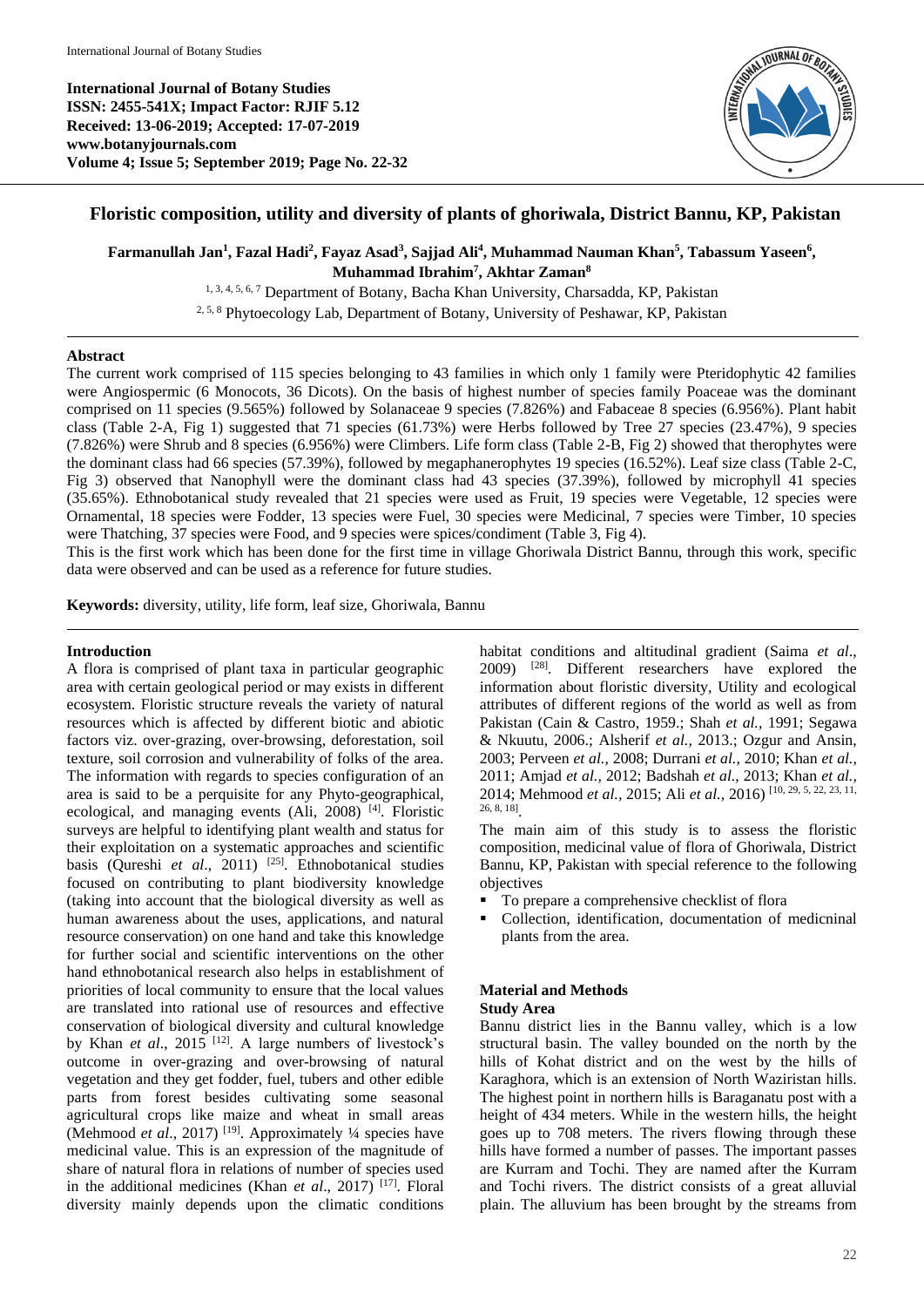North Waziristan. The general elevation of the plain is from 300 to 600 meters. The foot hills area is formed of stiff clay,

covered by layers of stones and pebbles (Anonymus, 1998).



**Fig :** Map of study area

#### **Plant collection and identification**

The research site was frequently visited for collection of data pertaining plants diversity, and ethnobotany during March 2017 to May 2018. The plant specimens were identified with help of Flora of Pakistan and other literature (Stewart, 1967; Nasir and Ali, 1971-1991; Ali and Qaisar, 1991-2004)  $[24, 21, 3]$ . For Biological spectrum classification plants were classified into various Life-form classes by (Raunkiaer, 1934; Hussain, 1989) [26] . A semi structured questionnaire was designed to collect the indigenous knowledge regarding the plant utilization. The ethnobotanical information of the flora of Ghoriwala District Bannu was obtained by questionnaires and interviewing the local aged people including men and women. Field diary was used to record the data during interviews of the plant collectors, local people and hakims. The interviews and group discussions were held with villagers that provide valuable information including all sorts of plant use. All the collected plant specimens were given local name and their relevant data pertaining to locality, habitat, habit, family, scientific name, part used and other valuable information were observed. Collected specimens were submitted to Herbarium, Department of Botany, BKUC for future referee. The ethnobotanical information were recorded regarding plant usage as medicinal, fuel, timbers, fodder, fruits, vegetables, ornamental and spices.

#### **Results and Discussion**

The present study revealed that a total of 115 species belonging to 43 families in which 1 family were

Pteridophyte 42 families were Angiosperms (6 monocot, 36 dicot). On the basis of highest number of species family Poaceae was the dominant contain 11 species (9.565%) followed by Solanaceae 9 species (7.826%) followed by Fabaceae 8 species (6.956%), Cucurbitaceae 7 species (6.086%), Apiaceae 6 species (5.217%), Asteraceae, Malvaceae, Myrataceae had 5 species (4.347%) each while Lamiaceae, Moraceae, Rosaceae had 4 species (3.478%) Amaranthaceae, Brassicaceae, Euphorbiaceae, Rutaceae had 3 species (2.608%), Alliaceae, Chenopodaceae, Plantaginaceae, Polygonaceae, Rhamnaceae, Siliaceae had 2 species (1.739%), while the remaining 22 families had only 1 species (0.869%), Equisetaceae, Arecaceae, Aloaceae, Mosaceae, Zingiberaceae, Anarcadaceae, Asclepiadaceae, Borgaginaceae, Cactaceae, Cannabaceae, Combretaceae, Convolvulaceae, Meliaceae, Nitraceae, Oxalidaceae, Papaveraceae, Portulaceae, Punicaceae, Salvadoraceae, Typhaceae, Vitaceae, Zygophyllaceae (Table 1). Plant habit class show that 71 species (61.73%), were Herbs followed by Tree 27 species (23.47%), 9 species (7.826%), were Shrub and 8 species (6.956%), were Climbers (Table 2-A, Fig 1). Life form class (Table 2-B, Fig 2) show that therophytes were the dominant class had 66 species (57.39%), followed by Mega phanerophytes 19 species (16.52%), followed by Nanophanerophytes 8 species (6.956%), followed by geophytes and chameophytes had 6 species (5.217%), followed by hemicrptophytes 5 species (4.347%), followed by microphanerophytes 3 species (2.608%), followed by macrophenrophytes 2 species (1.739%). Leaf size class (Table 2-C, Fig 3) observed that Nanophyll were the dominant class had 43 species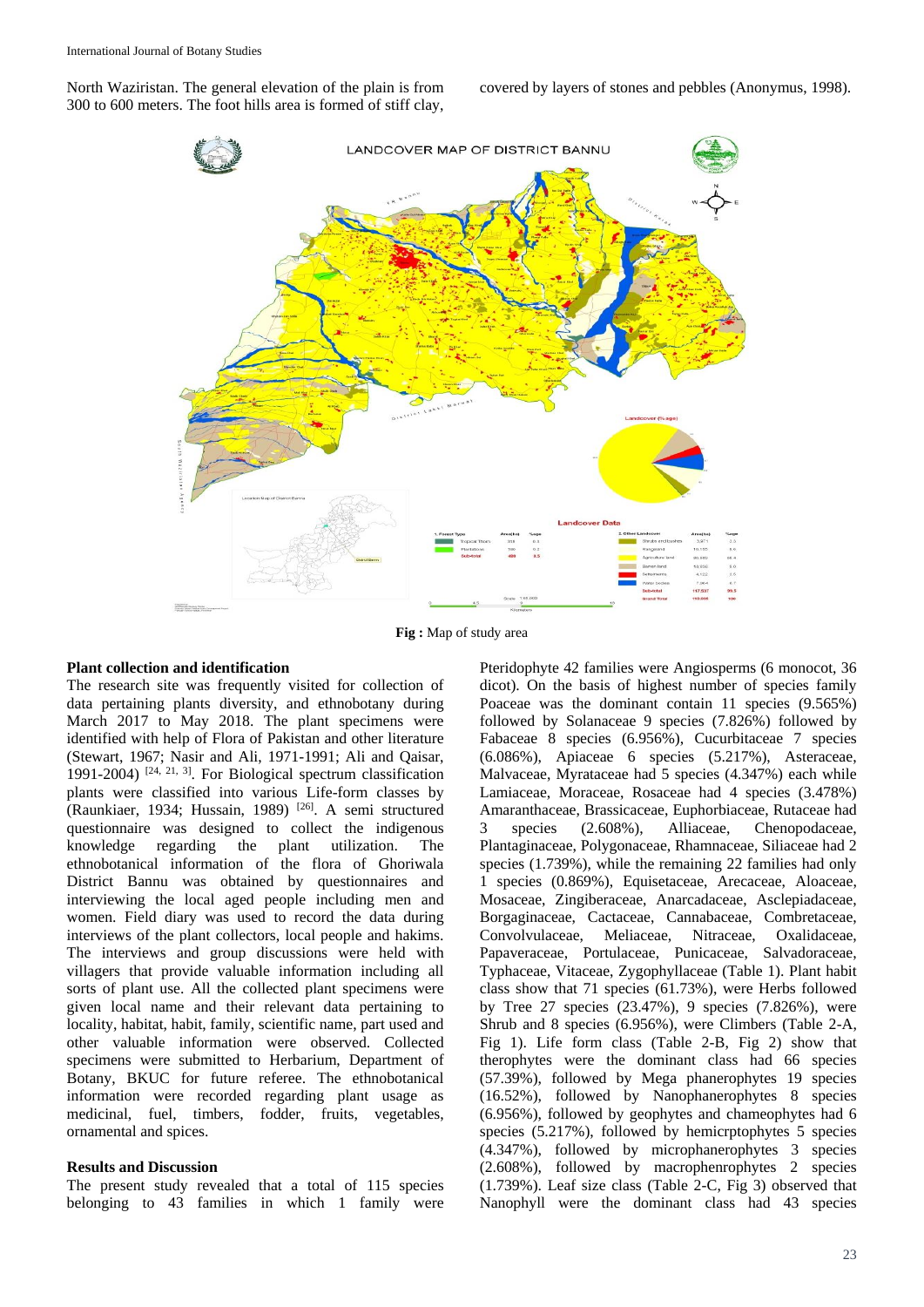$(37.39\%)$ , followed by microphyll 41 species  $(35.65\%)$ , followed by mesophyll 18 species ( 15.65%), followed by macrophyll 6 species (5.217%), followed by leptophyll 5 species (4.347%), followed by aphyllous 2 species (1.739%). Ethnobotanical study (Table 3, Fig 4) show that 21 species used as Fruit, 19 species were Vegetable, 12 species were Ornamental, 18 species were Fodder, 13 species were Fuel, 30 species were Medicinal, 7 species were Timber, 10 species were Thatching, 37 species were Food, and 9 species were Condiment. This is the first work which have been done for the first time in Village Ghoriwala District Bannu. Poaceae was the dominant families in our study. The present findings agree with many other workers (Akhtar and Hussain, 2007; Jakhar *et al*., 2005; Mohammad *et al*., 2005; Qureshi and Bhatti, 2011a; Shah and Khan, 2006; Shah and Hussain, 2008; Waheed and Tareen,  $2009$ )  $\left[1, 15, 20, 25\right]$  who reported that Poaceae, Asteraceae and Papilionceae were leading weed families in their studies. In our study therophytes were the dominant life form class having higher number of species because Therophytes dominate in disturbed and cultivated habitats. The findings agree with that of (Waheed and Tareen, 2009) [35] who also observed dominance of therophytic species in cultivated fields including wheat, maize, tobacco and rice. Nanophylls also dominant in current study. Our findings in this aspect agree with that of (Hussain and Saljoqi, 1993)<sup>[14]</sup> who also concluded that most species have small leaves. A plant passes through different phenological stages during its life cycle with changing environmental condition especially thermoperiod and photoperiod. Phenological studies help in predicting time of germination, vegetative growth, flowering, time of harvesting fruits/seeds or crops. (Badshah

et al., 2013) <sup>[8]</sup> conducted the same floristic study and reported a total of 205 taxon distributed with 56 families in which 140 taxon were wild with regards to mesophytes and xerophytes, from District Tank, North Waziristan Agency, Pakistan. (Shaheen *et al.*, 2014)<sup>[33]</sup> explored 186 species with 63 families and 148 genera. Important families were Poaceae and Asteraceae (24 & 20 species). Therophytes were dominant with a share of 45.99 % and Phanerophytes with a share of 29.95 % with regards to life form. (Razaq *et al*., 2010) [27] identified 32 families with 50 plant species from Changa valley district Shangla, Pakistan. *Morchella esculenta* (L.) Pers ex Fr is highly valued marketable and medicinal plants in area and used for curing of different diseases while 2 Pteridophytic important species *Adiantum venustum* D. Don and *Adiantum capillus-veneris* L. were also identified with regards to different ailments. As majority of local peoples depend upon these plant resources for curing of different diseases through indigenous medicine system. In the current study we are depicting ethnobotanical plants in relation with indigenous knowledge can be used for conservation, exploration and for sustainability in current area and for validation of these plants preparation for ethnobotanical practices. Therefore measures for conservation of these plant resources are urgently needed. The common treated ailments in the study area were stomach, intestinal, chest and diabetes. It was confirmed that deforestation and overgrazing are the main causes for loss of plant wealth. Urgent measures such as *NAGHA SYSTEM* (Control of grazing and deforestation by local community for a specific time) is required to conserve the plants in the study area (Hassan et al., 2015)<sup>[12]</sup>.

| S. No            | <b>Division/Family/Species</b>                | Habit | Life form | Leaf size |  |  |  |  |  |
|------------------|-----------------------------------------------|-------|-----------|-----------|--|--|--|--|--|
| А.               | Pteridophyte                                  |       |           |           |  |  |  |  |  |
| 1.               | Equisetaceae                                  |       |           |           |  |  |  |  |  |
| 1.               | Equisetium humile L.                          | Herb  | G         | Ap        |  |  |  |  |  |
| <b>B.</b>        | Monocotyledons                                |       |           |           |  |  |  |  |  |
| 1.               | Arecaceae                                     |       |           |           |  |  |  |  |  |
| 2.               | Phoenix dactylifera L.                        | Tree  | MP        | Mes       |  |  |  |  |  |
| $\overline{2}$ . | Alliaceae                                     |       |           |           |  |  |  |  |  |
| $\overline{3}$ . | Allium cepa L.                                | Herb  | G         | Mes       |  |  |  |  |  |
| 4.               | Allium sativum L.                             | Herb  | G         | Mes       |  |  |  |  |  |
| $\overline{3}$ . | Aloaceae                                      |       |           |           |  |  |  |  |  |
| 5.               | Aloe vera (L.) Brum                           | Herb  | Th        | Mic       |  |  |  |  |  |
| 4.               | Moraceae                                      |       |           |           |  |  |  |  |  |
| 6.               | Musa paradisiaca L.                           | Herb  | Ch        | Mac       |  |  |  |  |  |
| 5.               | Poaceae                                       |       |           |           |  |  |  |  |  |
| 7.               | Apluda mutica L.                              | Herb  | H         | N         |  |  |  |  |  |
| 8.               | Brachiaria reptans (Linn.) Gardner & Hubbard. | Herb  | Th        | Mic       |  |  |  |  |  |
| 9.               | Cynodon dactylon (L.) Pers.                   | Herb  | H         | Mic       |  |  |  |  |  |
| 10.              | Dactyloctenium aegyptium (L.) Wild.           | Herb  | Th        | N         |  |  |  |  |  |
| 11.              | Hordeum vulgare L.                            | Herb  | Th        | Mic       |  |  |  |  |  |
| 12.              | Leptochloa panacea (Retz.)                    | Herb  | Th        | N         |  |  |  |  |  |
| 13.              | Orvza Sativa L.                               | Herb  | Th        | Mic       |  |  |  |  |  |
| 14.              | Paspalum paspalodes (Michx.)scribner          | Herb  | H         | Mic       |  |  |  |  |  |
| 15.              | Saccharum Officinale L.                       | Herb  | Ch        | Mic       |  |  |  |  |  |
| 16.              | Triticum aestivum L.                          | Herb  | Th        | Mic       |  |  |  |  |  |
| 17.              | Zea mays L.                                   | Herb  | Th        | Mes       |  |  |  |  |  |
| 6.               | Zingiberaceae                                 |       |           |           |  |  |  |  |  |
| 18.              | Curcuma longa L.                              | Herb  | G         | Mic       |  |  |  |  |  |
| C.               | <b>DICOTYLEDONS</b>                           |       |           |           |  |  |  |  |  |
| 1.               | Amaranthaceae                                 |       |           |           |  |  |  |  |  |
| 19.              | Achyranthes bidentata Blume                   | Herb  | Th        | N         |  |  |  |  |  |

**Table 1:** Floristic diversity, Biological spectrum of plants of Ghoriwala District Bannu, Khyber Pakhtunkhwa, Pakistan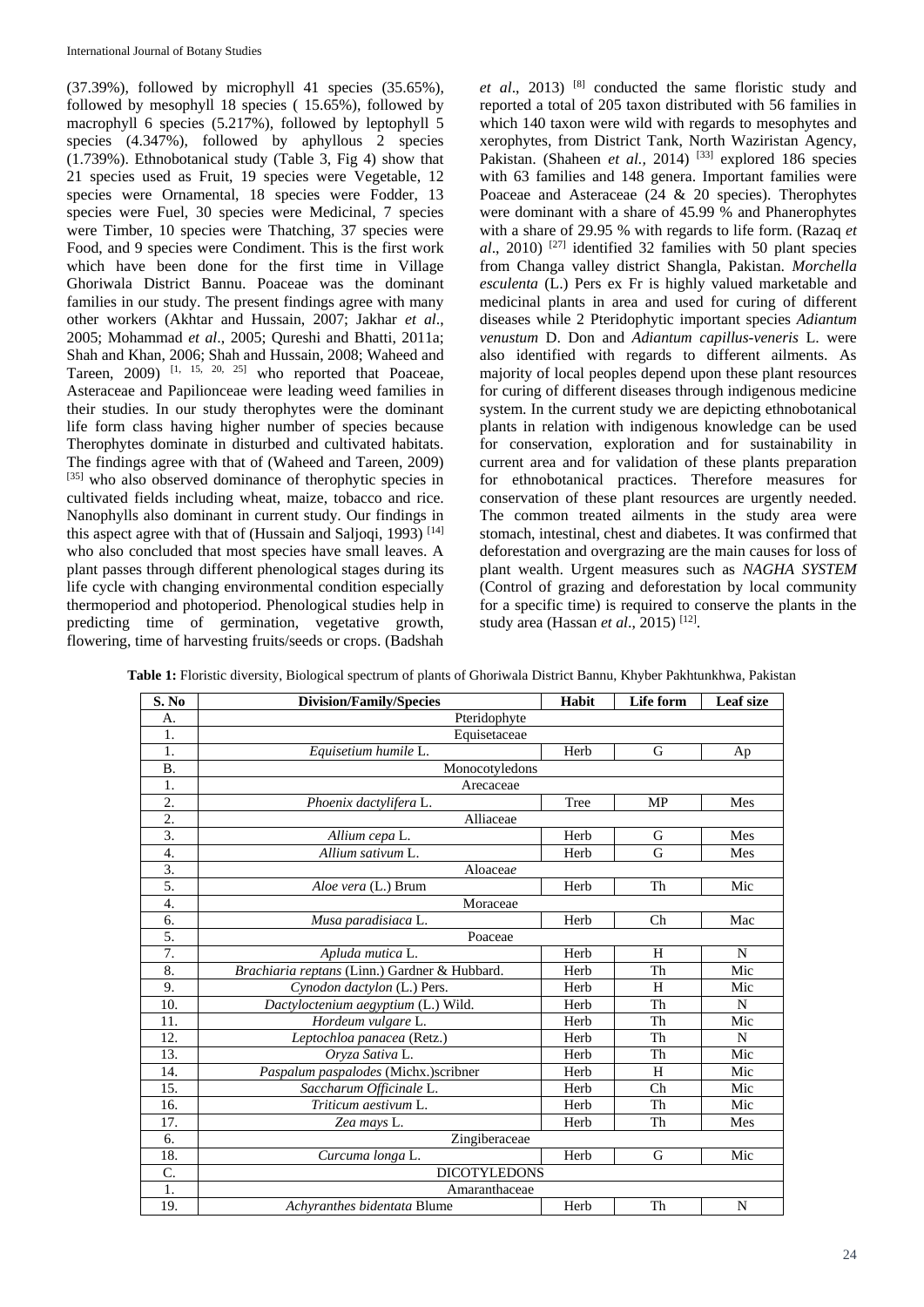| 20.                      | Achyranthes japonica (Miq.)                           | Herb               | Th        | N           |
|--------------------------|-------------------------------------------------------|--------------------|-----------|-------------|
| 21.                      | Amaranthus tricolor L.                                | Herb               | Th        | N           |
| 2.                       | Anacardiaceae                                         |                    |           |             |
| 22.                      | Mangifera indica L.                                   | Tree               | Mp        | Mic         |
| $\overline{3}$ .         | Apiaceae                                              |                    |           |             |
| 23.                      | Apium graveolens L.                                   | Herb               | Th        | N           |
| 24.                      | Coriandrum sativum L.                                 | Herb               | Th        | N           |
| $\overline{25}$ .        | Daucus carota L.                                      | Herb               | Th        | L           |
| 26.                      | Foeniculum vulgare Miller                             | Herb               | Th        | Mic         |
| 27.                      | Trachyspermum ammi (L.)                               | Herb               | Th        | Mic         |
| 28.                      | Torilis japonica (Houtt) DC.                          | Herb               | Th        | N           |
| 4.                       | Asclepiadaceae                                        |                    |           |             |
| 29.                      | Calotropis procera L.                                 | Shrub              | Ch        | Mic         |
| 5.                       | Asteraceae                                            |                    |           |             |
| 30.                      | Carthamus oxycantha M.B                               | Herb               | Th        | Mic         |
| 31.                      | Cichorium intybus L.                                  | Herb               | Th        | N           |
| 32.                      | Conyza Canadensis L.                                  | Herb               | Th        | Mic         |
| 33.                      | Sonchus oleraceus L.                                  | Herb               | Th        | Mic         |
| 34.                      | Taraxacum officinale Webb                             | Herb               | Th        | Mic         |
| 35.                      | Xanthium strumarium L.                                | Herb               | Th        | Mes         |
| 6.                       | Boraginaceae                                          |                    |           |             |
| 36.                      | Cordia obliqua Willd.                                 | Tree               | <b>MP</b> | Mic         |
| 7.                       | <b>Brassicaceae</b>                                   |                    |           |             |
| 37.                      | Brassica campestris L.                                | Herb               | Th        | Mic         |
| 38.                      | Raphanus sativus L.                                   | Herb               | Th        | N           |
| 39.                      | Lepidium sativum L.                                   | Herb               | Th        | Mic         |
| 8.                       | Cactaceae                                             |                    |           |             |
| 40.                      | Opuntia ficus indica (L) Mill                         | Shrub              | MP        | AP          |
| 9.                       | Cannabaceae                                           |                    |           |             |
| 41.                      | Cannabis sativa L.                                    | Herb               | Th        | Mic         |
| 10.                      | Chenopodaceae                                         |                    |           |             |
| 42.                      | Chenopodium album L.                                  | Herb               | Th        | Mes         |
| 43.                      | Chenopodium ambrosioides L.                           | Herb               | Th        | Mes         |
| 11.                      | Combretaceae                                          |                    |           |             |
|                          | Terminalia arjuna (Roxb. ex DC.) Wight & Arm          |                    |           |             |
|                          |                                                       |                    |           |             |
| 44.                      |                                                       | Tree               | MegP      | Lep         |
| 12.                      | Convolvulaceae                                        |                    |           |             |
| 45.                      | Convolvulus arvensis L.                               | Herb               | Th        | N           |
| 13.<br>46.               | Cucurbitaceae                                         |                    |           |             |
| 47.                      | Citrullus colocynthis (L.) Shred.                     | Climber<br>Climber | Th<br>Th  | Mic<br>Mic  |
|                          | Citrullus vulgaris (schrad)<br>Cucurbita maxima D.Lam | Climber            | Th        |             |
| 48.                      |                                                       |                    |           | Mac         |
| 49.<br>50.               | Cucumis melo L.                                       | Climber            | Th<br>Th  | Mac<br>Mes  |
|                          | Cucrbita pepo L.<br>Cucumis sativus L.                | Climber            |           | Mac         |
| $\overline{51}$ .<br>52. | Luffa Cylindrica (Linn.) Roem.                        | Climber<br>Climber | Th<br>Th  | Mac         |
|                          |                                                       |                    |           |             |
| 14.                      | Euphorbiaceae                                         |                    |           | N           |
| 53.<br>54.               | Euphorbia helioscopia (Roxb)<br>Euphorbia hirta L.    | Herb<br>Herb       | Th<br>Th  | N           |
| 55.                      | Ricinus commuis L.                                    | Herb               | Ch        | Mes         |
| 15.                      | Fabaceae                                              |                    |           |             |
|                          |                                                       | Tree               | MP        | L           |
| 56.                      | Acacia nilotica (L.) Wild.ex Delile                   | Herb               | Th        | L           |
| 57.                      | Arachis hypogaea L.                                   |                    |           | N           |
| 58.                      | Cassia fistula L.<br>Cicer arietinum L.               | Tree<br>Herb       | Mp<br>Th  | L           |
| 59.<br>60.               |                                                       |                    | MP        | $\mathbf N$ |
|                          | Dalbergia sissoo Roxb                                 | Tree               |           | N           |
| 61.                      | Medicago sativa L.                                    | Herb               | Th<br>Th  | N           |
| 62.                      | Pisum sativum L.                                      | Herb               |           |             |
| 63.                      | Vigna marina (Burn) Merr.                             | Herb               | Th        | N           |
| 16.                      | Lamiaceae                                             |                    |           |             |
| 64.                      | Vitex trifolia L.                                     | Shrub              | NP7       | N           |
| 65.                      | Mentha spicata L.                                     | Herb               | G         | N           |
| 66.                      | Mentha longifolia L.                                  | Herb               | G         | N           |
| 67.                      | Cimum sanctum L.                                      | Herb               | Th        | Mic         |
| 17.                      | Malvaceae                                             |                    |           |             |
| 68.                      | Abelmoschus esculentus L.                             | Herb               | Th        | Mic         |
| 69.                      | Hibiscus cannabinus L.                                | Herb               | NP        | Mic         |
| 70.<br>71.               | Hibiscus esculantus L.<br>Hibiscus rosa sinensis L.   | Herb<br>Shrub      | NP<br>Th  | Mic<br>Mic  |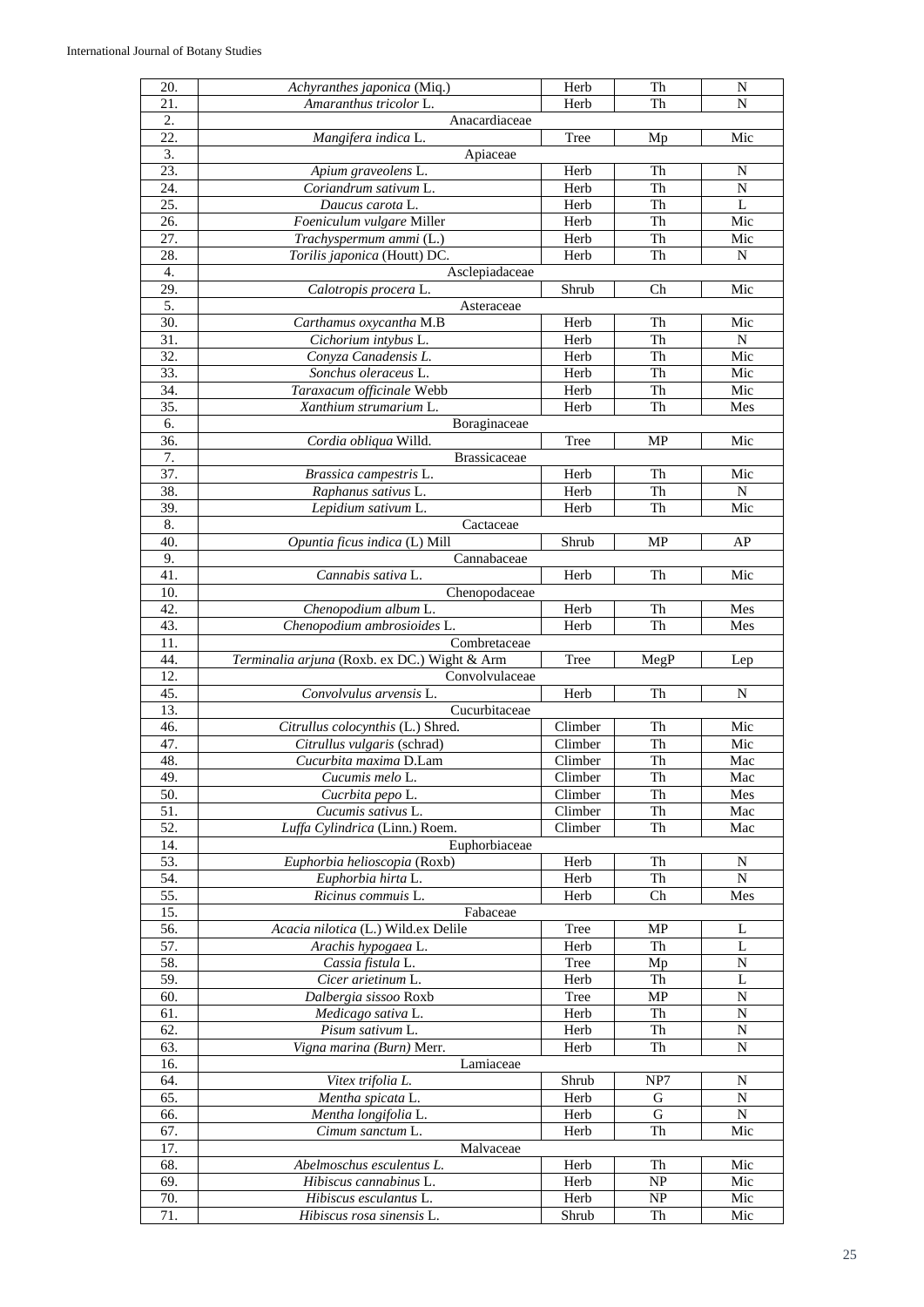| 72.                      | Sida candifolia L.              | Shrub | Th        | Mic            |
|--------------------------|---------------------------------|-------|-----------|----------------|
| 18.                      | Meliaceae                       |       |           |                |
| 73.                      | Melia azedarach L.              | Tree  | Mp        | N              |
| 19.                      | Moraceae                        |       |           |                |
| 74.                      | Ficus bengalensis L.            | Tree  | MegP      | Mes            |
| 75.                      | Ficus carica L.                 | Tree  | Megp      | Mes            |
| 76.                      | Morus alba L.                   | Tree  |           | Mes            |
|                          |                                 |       | Megp      |                |
| 77.<br>20.               | Morus nigra L.                  | Tree  | Megp      | Mes            |
|                          | Myrataceae                      |       |           |                |
| 78.                      | Eucalyptus camaldulensis Dehnh  | Tree  | <b>MP</b> | N              |
| 79.                      | Eucalyptus globules Labill.     | Tree  | MP        | N              |
| 80.                      | Eugenia jamolana Lam.           | Tree  | MP        | N              |
| 81.                      | Myrtus communis L.              | Tree  | NP        | ${\bf N}$      |
| 82.                      | Psidium guajava L.              | Tree  | Th        | Mes            |
| 21.                      | Nitrariaceae                    |       |           |                |
| 83.                      | Pagnum harmala L.               | Herb  | Th        | $\mathbf N$    |
| 22.                      | Oxalidaceae                     |       |           |                |
| 84.                      | Oxalis corniculata L.           | Herb  | Th        | N              |
| 23.                      | Papaveraceae                    |       |           |                |
| 85.                      | Papaver somniferum L.           | Herb  | Th        | Mac            |
| 24.                      | Plantaginaceae                  |       |           |                |
| 86.                      | Plantago major L.               | Herb  | Th        | Mic            |
| 87.                      | Plantago ovata (Forssk)         | Herb  | Th        | Mic            |
| 25.                      | Polygonaceae                    |       |           |                |
| 88.                      | Bistorta manshuriensis Kom.     | Herb  | Th        | N              |
| 89.                      | Polygonum dichrotomum Blume.    | Herb  | Th        | $\overline{N}$ |
| 26.                      | Portulaceae                     |       |           |                |
| 90.                      | Portulaca oleracea L.           | Herb  | Th        | N              |
| 27.                      | Punicaceae                      |       |           |                |
| 91.                      | Punica granutum L.              | Tree  | Micp      | Mic            |
| 28.                      | Rhamnaceae                      |       |           |                |
| 92.                      |                                 | Tree  | MicP      |                |
| 93.                      | Ziziphus mauratiana Lam.        | Tree  | MicP      | N<br>N         |
|                          | Ziziphus spinosa Hu             |       |           |                |
| 29.                      | Rosaceae                        |       |           |                |
| 94.                      | Eriobotrys japonica Lindley.    | Tree  | MacP      | N              |
| 95.                      | Pyrus malis L.                  | Tree  | MacP      | N              |
| 96.                      | Rosa alba L.                    | Shrub | Np        | $\mathbf N$    |
| 97.                      | Rosa indica L.                  | Shrub | Np        | N              |
| 30.                      | Rutaceae                        |       |           |                |
| 98.                      | Citrus lemon L.                 | Shrub | Th        | N              |
| 99.                      | Citus medica L.                 | Tree  | MegP      | Mes            |
| 100.                     | Citrus reticulata Blanco.       | Tree  | Th        | N              |
| $\overline{31}$ .        | Salvadoraceae                   |       |           |                |
| 101.                     | Salvadora oleoides Decne.       | Tree  | Np        | N              |
| $\overline{32}$ .        | Siliacaceae                     |       |           |                |
| 102.                     | Salix acmophylla Boiss.         | Tree  | Mp        | Mes            |
| 103.                     | Salix babylonica L.             | Tree  | Mp        | Mic            |
| 33.                      | Solanaceae                      |       |           |                |
| 104.                     | Capsicum annuum L.              | Herb  | Th        | Mic            |
| 105.                     | Datura metel L.                 | Herb  | Th        | Mic            |
| 106.                     | Datura stramonium L.            | Herb  | Th        | Mes            |
| 107.                     | Lycopersicon esculentum Miller. | Herb  | Th        | Mic            |
| 108.                     | Physalis angulata L.            | Herb  | Th        | Mic            |
| 109.                     | Solanum melongena L.            | Herb  | Th        | Mic            |
| 110.                     | Solanum nigram L.               | Herb  | Th        | Mic            |
| 111.                     | Solanum surattense Burm.        | Herb  | H         | ${\bf N}$      |
| 112.                     | Withania sommifera L.           | Herb  | Ch        | Mic            |
| 34.                      | Typhaceae                       |       |           |                |
| 113.                     | Typha orientalis Presl.         | Herb  | Ch        | Mic            |
| 35.                      | Vitaceae                        |       |           |                |
| 114.                     | Vitis vinifera L.               | Shrub | Np        | Mes            |
| 36.                      | Zygophyllaceae                  |       |           |                |
|                          |                                 |       |           |                |
| 115.<br>$\mathbf{V}$ and | Tribulus Terrestris L.          | Herb  | H         | L              |

**Keys**

**Life form classes:** Th- Therophytes, G-Geophytes, MP- Megaphanerophytes, Ch-Chaemophytes, Np-Nanophanerophytes, Micp-Micro phanerophytes, Macp-Macrophanerophytes, H-Hemicryptophytes **Leaf size classes:** Ap-Aphallous, Mes-Mesophyll, Mic-microphyll, Mac-Macrophyll, N-Nanophyll, L-Leptophyll**.**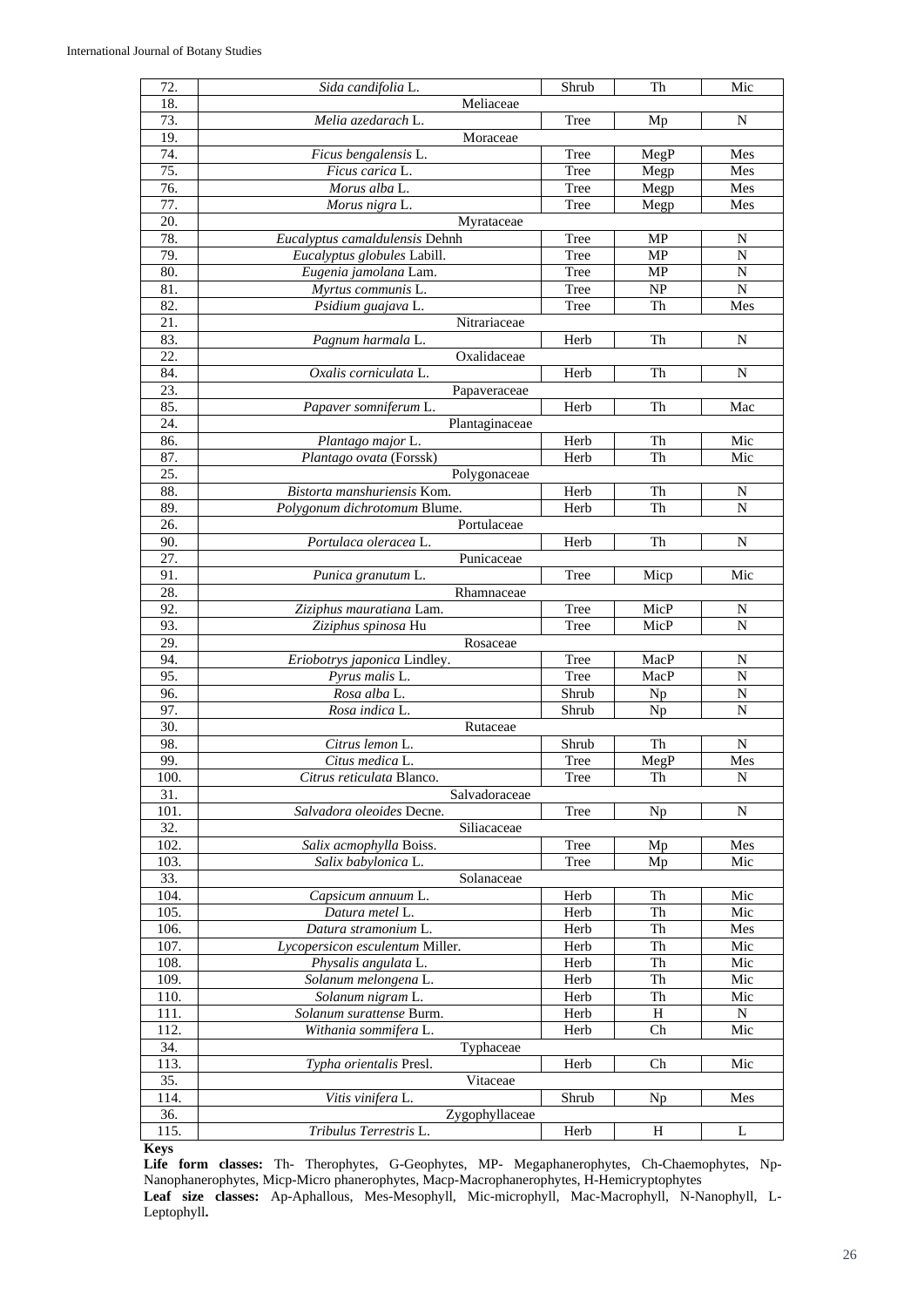| S. no | <b>Parameters</b>        | No of species    | $\%$ age |
|-------|--------------------------|------------------|----------|
|       | A. Habit class           |                  |          |
| 1.    | Herb                     | 71               | 61.73%   |
| 2.    | Tree                     | 27               | 23.47%   |
| 3.    | Shrub                    | 9                | 7.826%   |
| 4.    | Climbers                 | 8                | 6.956%   |
|       | Total                    | $\overline{115}$ | 99.99%   |
|       | <b>B.</b> Lifeform Class |                  |          |
| 1.    | Therophyte               | 66               | 57.39%   |
| 2.    | Mega phanerophyte        | 19               | 16.52%   |
| 3.    | Nanophanerophyte         | 8                | 6.956%   |
| 4.    | Geophyte                 | 6                | 5.217%   |
| 5.    | Chaemophytes             | 6                | 5.217%   |
| 6.    | Hemicryptophyte          | 5                | 4.347%   |
| 7.    | Micro phanerophyte       | $\overline{3}$   | 2.608%   |
| 8.    | Macro phanerophyte       | $\overline{2}$   | 1.739%   |
|       | Total                    | 115              | 99.99%   |
|       | C. Leaf size class       |                  |          |
| 1.    | Nanophyll                | 43               | 37.39%   |
| 2.    | Microphyll               | 41               | 35.65%   |
| 3.    | Mesophyll                | 18               | 15.65%   |
| 4.    | Macrophyll               | 6                | 5.217%   |
| 5.    | Leptophyll               | 5                | 4.347%   |
| 6.    | Aphyllus                 | $\overline{2}$   | 1.739%   |
|       | Total                    | 115              | 99.995   |

# **Table 2:** Summary of ecological characteristics of plants of Ghoriwala, District Bannu, Pakistan

**Table 3:** Economic importance classes of plant resources of Ghoriwala District Bannu Pakistan.

| $S.$ #            | <b>Division/Family/Species</b>                   | <b>Ethnobotanical uses</b> |                          |                          |                          |                              |                          |                              |                          |                          |                          |
|-------------------|--------------------------------------------------|----------------------------|--------------------------|--------------------------|--------------------------|------------------------------|--------------------------|------------------------------|--------------------------|--------------------------|--------------------------|
| А.                | Pteridophytes                                    | Fruits                     | Vegetables               | Ornamental               | Fodder*                  | Fuel wood***                 | Medicinal                | Timber                       | Thatching                | Food                     | Condiments<br>Condiments |
| 1.                |                                                  |                            |                          | Equisetaceae             |                          |                              |                          |                              |                          |                          |                          |
| 1.                | Equisetium humile L.                             | $\blacksquare$             |                          |                          |                          | $\overline{a}$               | $\overline{\phantom{a}}$ | $\overline{a}$               | $\overline{a}$           | $\overline{\phantom{a}}$ | ٠                        |
| <b>B.</b>         |                                                  |                            |                          | <b>MONOCOTYLEDONS</b>    |                          |                              |                          |                              |                          |                          |                          |
| $\overline{1}$ .  |                                                  |                            |                          | Arecaceae                |                          |                              |                          |                              |                          |                          |                          |
| $\overline{2}$ .  | Phoenix dactylifera L.                           | $^{+}$                     |                          |                          | $\overline{\phantom{a}}$ | $\overline{a}$               |                          |                              | $^{+}$                   | $\! + \!\!\!\!$          | ۰                        |
| $\overline{2}$ .  |                                                  |                            |                          | Alliaceae                |                          |                              |                          |                              |                          |                          |                          |
| 3.                | Allium cepa L.                                   | $\overline{\phantom{0}}$   | $^{+}$                   | $\overline{\phantom{a}}$ | $\overline{\phantom{0}}$ | $\overline{a}$               | $\! + \!\!\!\!$          |                              | $\overline{a}$           | $^+$                     | ä,                       |
| $\overline{4}$ .  | Allium sativum L.                                | $\overline{a}$             | $+$                      |                          | $\overline{a}$           | $\overline{a}$               | $+$                      |                              |                          | $^{+}$                   | ä,                       |
| $\overline{3}$ .  |                                                  |                            |                          | Aloaceae                 |                          |                              |                          |                              |                          |                          |                          |
| 5.                | Aloe vera (L.) Brum                              |                            |                          | $\ddot{}$                | $\frac{1}{2}$            |                              | $^{+}$                   |                              |                          | $\overline{\phantom{0}}$ | ÷                        |
| 4.                |                                                  |                            |                          | Moraceae                 |                          |                              |                          |                              |                          |                          |                          |
| 6.                | Musa paradisiaca L.                              | $^{+}$                     | $\overline{a}$           |                          | $\overline{a}$           |                              |                          |                              |                          | $^{+}$                   | ä,                       |
| 5.                |                                                  |                            |                          | Poaceae                  |                          |                              |                          |                              |                          |                          |                          |
| 7.                | Apluda mutica L.                                 | $\overline{\phantom{a}}$   | $\overline{\phantom{a}}$ | $^{+}$                   | $\qquad \qquad +$        | $\overline{a}$               | $\overline{a}$           | $\overline{a}$               | $\overline{a}$           | $\overline{a}$           | ÷,                       |
| 8.                | Brachiaria reptans (Linn.) Gardner &<br>Hubbard. | $\overline{\phantom{0}}$   | $\overline{a}$           | $\overline{\phantom{a}}$ | $^{+}$                   | $\qquad \qquad \blacksquare$ |                          | $\overline{a}$               | $\overline{\phantom{a}}$ | $\overline{a}$           | ä,                       |
| 9.                | Cynodon dactylon (L.) Pers.                      | $\blacksquare$             | $\overline{\phantom{a}}$ | $^{+}$                   | $\qquad \qquad +$        | $\qquad \qquad \Box$         | $\overline{\phantom{0}}$ | $\overline{a}$               | $\overline{\phantom{a}}$ | $\overline{\phantom{0}}$ | ٠                        |
| 10.               | Dactyloctenium aegyptium (L.) Willd.             | $\overline{\phantom{0}}$   | $\overline{\phantom{a}}$ | $\overline{\phantom{a}}$ | $\qquad \qquad +$        | $\frac{1}{2}$                | $\overline{\phantom{a}}$ | $\overline{a}$               | $\overline{\phantom{0}}$ | $\overline{\phantom{a}}$ | $\blacksquare$           |
| 11.               | Hordeum vulgare L.                               | $\overline{\phantom{a}}$   | $\blacksquare$           | $\blacksquare$           | $\qquad \qquad +$        | $\overline{\phantom{0}}$     | $\overline{\phantom{0}}$ | $\overline{a}$               | $\overline{a}$           | $\overline{\phantom{0}}$ | $\blacksquare$           |
| 12.               | Leptochloa panacea (Retz.)                       | $\blacksquare$             | $\overline{\phantom{a}}$ | $\overline{\phantom{a}}$ | $\ddot{}$                | $\overline{\phantom{0}}$     | $\overline{a}$           | $\frac{1}{2}$                | $\overline{\phantom{a}}$ | $\overline{\phantom{0}}$ | $\blacksquare$           |
| 13.               | Oryza sativa L.                                  | $\overline{\phantom{a}}$   | $\overline{\phantom{0}}$ | $\overline{\phantom{a}}$ | $^{+}$                   | $\qquad \qquad \blacksquare$ | $\overline{a}$           | $\qquad \qquad \blacksquare$ | $\overline{\phantom{0}}$ | $^{+}$                   | $\blacksquare$           |
| 14.               | Paspalum paspalodes (Michx.) scribner            | $\overline{\phantom{a}}$   | $\blacksquare$           | $\blacksquare$           | $\ddot{}$                | $\overline{a}$               | $\overline{\phantom{0}}$ | $\overline{a}$               | $\overline{\phantom{0}}$ | $\overline{a}$           | ۰                        |
| $\overline{15}$ . | Saacharum officinale L.                          | $\overline{\phantom{a}}$   | $\overline{a}$           | $^{+}$                   | $^{+}$                   | $\overline{a}$               | $\frac{1}{2}$            | $\overline{a}$               | $^{+}$                   | $\frac{1}{2}$            | $\blacksquare$           |
| 16.               | Triticum aestivum L.                             | $\blacksquare$             | $\blacksquare$           | $\ddot{}$                | $^{+}$                   | $\qquad \qquad \Box$         | $\frac{1}{2}$            | $\overline{a}$               | $\overline{\phantom{a}}$ | $^{+}$                   | ä,                       |
| 17.               | Zea mays L.                                      | $\overline{\phantom{0}}$   | $\overline{\phantom{a}}$ | $\overline{a}$           | $^{+}$                   | $\overline{a}$               | $\overline{\phantom{a}}$ | $\overline{a}$               | $\overline{a}$           | $^{+}$                   | ä,                       |
| 6.                |                                                  |                            |                          | Zingiberaceae            |                          |                              |                          |                              |                          |                          |                          |
| 18.               | Curcuma longa L.                                 | $\overline{\phantom{a}}$   |                          |                          |                          | $\qquad \qquad \blacksquare$ | $\overline{a}$           | $\overline{a}$               | $\overline{\phantom{0}}$ | $\overline{\phantom{a}}$ | $^{+}$                   |
| $\overline{C}$ .  |                                                  |                            |                          | <b>DICOTYLEDONS</b>      |                          |                              |                          |                              |                          |                          |                          |
| 1.                |                                                  |                            |                          | Amaranthaceae            |                          |                              |                          |                              |                          |                          |                          |
| 19.               | Achyranthes bidentata Blume                      | $\overline{\phantom{a}}$   |                          |                          | $\overline{\phantom{0}}$ | $^{+}$                       |                          | $\overline{a}$               | $\overline{a}$           | $\frac{1}{2}$            | $\blacksquare$           |
| 20.               | Achyranthes japonica (Miq.)                      | $\overline{\phantom{a}}$   | $\overline{\phantom{a}}$ | $\overline{\phantom{a}}$ | $\frac{1}{2}$            | $\qquad \qquad +$            | $\overline{\phantom{0}}$ | $\qquad \qquad \blacksquare$ | $\frac{1}{2}$            | $\frac{1}{2}$            | ä,                       |
| 21.               | Amaranthus tricolor L.                           | $\overline{\phantom{0}}$   | $\blacksquare$           | $\overline{\phantom{a}}$ | $^{+}$                   | $\overline{a}$               |                          | $\overline{a}$               | $\overline{\phantom{a}}$ | $\overline{\phantom{0}}$ |                          |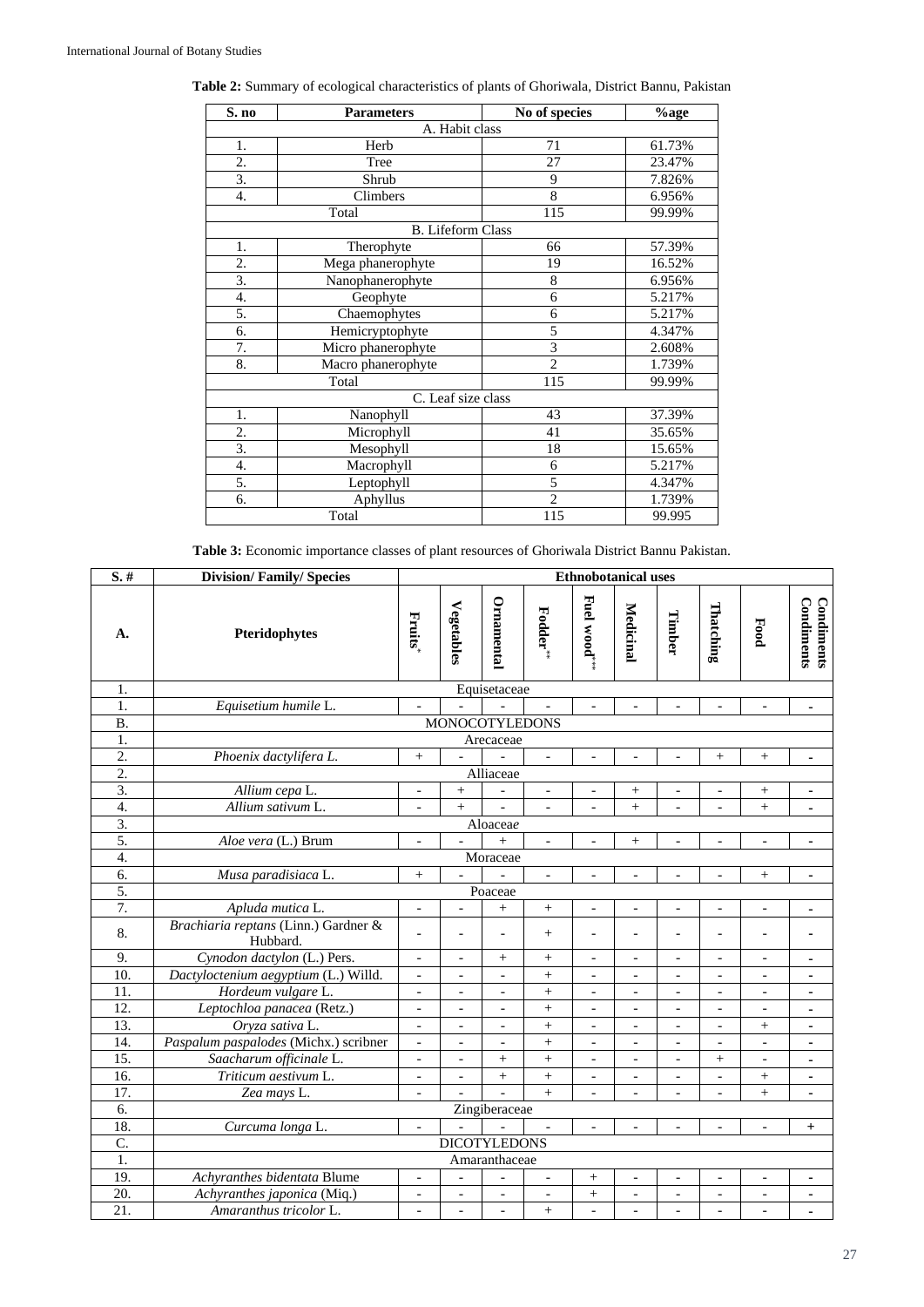| 2.               | Anacardiaceae                                   |                                                      |                                            |                                  |                                                      |                                            |                                            |                                                      |                                                      |                                                          |                                  |
|------------------|-------------------------------------------------|------------------------------------------------------|--------------------------------------------|----------------------------------|------------------------------------------------------|--------------------------------------------|--------------------------------------------|------------------------------------------------------|------------------------------------------------------|----------------------------------------------------------|----------------------------------|
| 22.              | Mangifera indica L.                             | $\qquad \qquad +$                                    |                                            |                                  | $\qquad \qquad +$                                    | $\overline{a}$                             |                                            |                                                      |                                                      | $\! + \!\!\!\!$                                          | $\blacksquare$                   |
| 3.               |                                                 |                                                      |                                            | Apiaceae                         |                                                      |                                            |                                            |                                                      |                                                      |                                                          |                                  |
|                  |                                                 |                                                      |                                            |                                  |                                                      |                                            |                                            |                                                      |                                                      |                                                          |                                  |
| 23.              | Apium graveolens L.                             | $\blacksquare$                                       |                                            |                                  | $\overline{\phantom{a}}$                             | $\overline{\phantom{a}}$                   |                                            |                                                      |                                                      | $\overline{a}$                                           | ۰                                |
| 24.              | Caraiandrum sativum L.                          | $\overline{\phantom{a}}$                             | $\overline{\phantom{a}}$                   | $\overline{\phantom{a}}$         | $\overline{\phantom{a}}$                             | $\overline{\phantom{a}}$                   | $^{+}$                                     | $\overline{\phantom{a}}$                             | $\overline{\phantom{a}}$                             | $\blacksquare$                                           | $+$                              |
| 25.              | Dancus carota L.                                | $\overline{\phantom{a}}$                             | $\! + \!\!\!\!$                            | $\overline{\phantom{a}}$         | $\overline{\phantom{a}}$                             | $\overline{\phantom{a}}$                   | $\overline{\phantom{a}}$                   |                                                      | $\overline{\phantom{a}}$                             | $\! + \!\!\!\!$                                          | $\blacksquare$                   |
| 26.              | Foeniculum vulgare Miller                       | $\overline{a}$                                       | $\overline{\phantom{a}}$                   | $\overline{\phantom{a}}$         |                                                      | $\overline{\phantom{a}}$                   |                                            | $\overline{\phantom{a}}$                             | $\overline{\phantom{a}}$                             | $\overline{\phantom{a}}$                                 | $\ddot{}$                        |
| 27.              | Trachyspermum ammi (L.)                         | $\overline{a}$                                       | $\overline{\phantom{a}}$                   | $\overline{a}$                   | $\overline{\phantom{a}}$                             | $\overline{\phantom{a}}$                   | $^{+}$                                     | $\qquad \qquad \blacksquare$                         | $\overline{\phantom{a}}$                             | $\overline{\phantom{a}}$                                 | $\blacksquare$                   |
| 28.              | Torilis japonica (Houtt) DC.                    | $\blacksquare$                                       |                                            |                                  | $+$                                                  | $\ddot{}$                                  | $\overline{a}$                             |                                                      |                                                      | $\overline{a}$                                           |                                  |
| $\overline{4}$ . |                                                 |                                                      |                                            | Asclepiadaceae                   |                                                      |                                            |                                            |                                                      |                                                      |                                                          |                                  |
| 29.              | Calotropis procera L.                           | $\overline{\phantom{a}}$                             |                                            |                                  |                                                      | $\blacksquare$                             | $^{+}$                                     |                                                      |                                                      | $\overline{a}$                                           |                                  |
|                  |                                                 |                                                      |                                            |                                  |                                                      |                                            |                                            |                                                      |                                                      |                                                          | $\blacksquare$                   |
| 5.               |                                                 |                                                      |                                            | Asteraceae                       |                                                      |                                            |                                            |                                                      |                                                      |                                                          |                                  |
| 30.              | Carthamus oxycantha M.B                         | $\overline{\phantom{a}}$                             | $\overline{\phantom{a}}$                   | $\overline{a}$                   | $\blacksquare$                                       | $\overline{\phantom{a}}$                   | $^{+}$                                     | $\overline{\phantom{a}}$                             | $\overline{\phantom{a}}$                             | $\overline{\phantom{a}}$                                 | ۰                                |
| 31.              | Cichorium intybus L.                            | $\overline{\phantom{0}}$                             |                                            | $\overline{\phantom{0}}$         | $\overline{a}$                                       | $\qquad \qquad \Box$                       | $^{+}$                                     | $\overline{a}$                                       | $\overline{a}$                                       | $\overline{a}$                                           |                                  |
| 32.              | Conyza Canadensis L.                            | $\overline{\phantom{a}}$                             | $\blacksquare$                             | $\overline{\phantom{a}}$         | $\overline{\phantom{a}}$                             | $\overline{\phantom{a}}$                   | $\overline{\phantom{a}}$                   | $\overline{\phantom{a}}$                             | $\overline{\phantom{a}}$                             | $\blacksquare$                                           | ٠                                |
| 33.              | Sonchus oleraceus L.                            | $\overline{\phantom{a}}$                             | $\overline{\phantom{a}}$                   | $\overline{\phantom{a}}$         | $\overline{\phantom{a}}$                             | $\overline{\phantom{a}}$                   | $\! + \!\!\!\!$                            | $\overline{\phantom{a}}$                             | $\overline{\phantom{a}}$                             | $\blacksquare$                                           | $\blacksquare$                   |
| 34.              | Taraxacum officinale Webb                       | $\overline{\phantom{a}}$                             | $\overline{a}$                             | $\overline{a}$                   | $^{+}$                                               | $\overline{\phantom{a}}$                   | $^{+}$                                     |                                                      | $\overline{\phantom{a}}$                             | $\overline{\phantom{a}}$                                 | $\blacksquare$                   |
| 35.              | Xanthium strumarium L.                          | $\blacksquare$                                       | $\overline{\phantom{a}}$                   |                                  | $\overline{\phantom{a}}$                             | $^{+}$                                     | $\overline{a}$                             | $\overline{a}$                                       | $\overline{\phantom{a}}$                             | $\overline{\phantom{a}}$                                 | $\blacksquare$                   |
| 6                |                                                 |                                                      |                                            | Boraginaceae                     |                                                      |                                            |                                            |                                                      |                                                      |                                                          |                                  |
|                  |                                                 |                                                      |                                            |                                  |                                                      |                                            |                                            |                                                      |                                                      |                                                          |                                  |
| 36.              | Cordia obliqua Willd.                           | $\overline{\phantom{a}}$                             |                                            |                                  | $\blacksquare$                                       | $^{+}$                                     | L,                                         |                                                      |                                                      | $\overline{a}$                                           | ٠                                |
| 7.               |                                                 |                                                      |                                            | <b>Brassicaceae</b>              |                                                      |                                            |                                            |                                                      |                                                      |                                                          |                                  |
| 37.              | Brassica campestris L.                          |                                                      | $^{+}$                                     |                                  | $^{+}$                                               | $\overline{\phantom{a}}$                   | $\! + \!\!\!\!$                            |                                                      |                                                      | $\! + \!\!\!\!$                                          | $\ddot{}$                        |
| 38.              | Raphanus sativus L.                             | $\blacksquare$                                       | $^{+}$                                     | $\overline{\phantom{a}}$         | $^+$                                                 | $\overline{\phantom{a}}$                   | $^{+}$                                     | $\blacksquare$                                       | $\overline{\phantom{a}}$                             |                                                          | $\ddot{}$                        |
| 39.              | Lepidium sativum L.                             |                                                      |                                            |                                  |                                                      |                                            |                                            |                                                      |                                                      | $\overline{a}$                                           |                                  |
| 8.               |                                                 |                                                      |                                            | Cactaceae                        |                                                      |                                            |                                            |                                                      |                                                      |                                                          |                                  |
| 40.              | Opuntia ficus indica (L) Mill                   | $\overline{\phantom{a}}$                             |                                            |                                  | $\blacksquare$                                       | $\overline{a}$                             | L.                                         |                                                      |                                                      | $\overline{a}$                                           | $\blacksquare$                   |
|                  |                                                 |                                                      |                                            |                                  |                                                      |                                            |                                            |                                                      |                                                      |                                                          |                                  |
| 9.               |                                                 |                                                      |                                            | Cannabaceae                      |                                                      |                                            |                                            |                                                      |                                                      |                                                          |                                  |
| 41.              | Cannabis sativa L.                              | $\overline{\phantom{a}}$                             |                                            |                                  | $\overline{\phantom{a}}$                             | $\overline{\phantom{a}}$                   | $\overline{\phantom{a}}$                   | $\frac{1}{2}$                                        | $\! + \!\!\!\!$                                      | $\blacksquare$                                           | ٠                                |
| 10.              |                                                 |                                                      |                                            | Chenopodiaceae                   |                                                      |                                            |                                            |                                                      |                                                      |                                                          |                                  |
| 42.              | Chenopodium album L.                            |                                                      | $^{+}$                                     |                                  |                                                      | $\overline{\phantom{a}}$                   |                                            |                                                      |                                                      | $^{+}$                                                   |                                  |
| 43.              | Chenopodium ambrosioides L.                     | $\overline{\phantom{a}}$                             | $\frac{1}{2}$                              | $^{+}$                           | $\overline{\phantom{a}}$                             | $\blacksquare$                             | $\overline{\phantom{a}}$                   | $\overline{a}$                                       | $\overline{\phantom{a}}$                             | $\overline{a}$                                           | $\blacksquare$                   |
| 11.              |                                                 |                                                      |                                            | Combretaceae                     |                                                      |                                            |                                            |                                                      |                                                      |                                                          |                                  |
|                  | Terminalia arjuna (Roxb. ex DC.)                |                                                      |                                            |                                  |                                                      |                                            |                                            |                                                      |                                                      |                                                          |                                  |
| 44.              | Wight & Arm                                     |                                                      |                                            |                                  |                                                      |                                            |                                            | $^{+}$                                               |                                                      |                                                          |                                  |
|                  |                                                 |                                                      |                                            |                                  |                                                      |                                            |                                            |                                                      |                                                      |                                                          |                                  |
|                  |                                                 |                                                      |                                            |                                  |                                                      |                                            |                                            |                                                      |                                                      |                                                          |                                  |
| 12.              |                                                 |                                                      |                                            | Convolvulaceae                   |                                                      |                                            |                                            |                                                      |                                                      |                                                          |                                  |
| 45.              | Convolvulus arvensis L.                         | $\blacksquare$                                       |                                            |                                  | $+$                                                  | $\overline{a}$                             |                                            |                                                      |                                                      | $\overline{a}$                                           | ٠                                |
| 13.              |                                                 |                                                      |                                            | Cucurbitaceae                    |                                                      |                                            |                                            |                                                      |                                                      |                                                          |                                  |
| 46.              | Citrullus colocynthis (L.) Shred.               | $^{+}$                                               | $\overline{\phantom{a}}$                   | $\overline{a}$                   | $\blacksquare$                                       | $\overline{\phantom{a}}$                   |                                            | $\overline{\phantom{a}}$                             | $\overline{\phantom{a}}$                             | $\overline{\phantom{a}}$                                 | ٠                                |
| 47.              | Citrullus vulgaris (schrad)                     | $^{+}$                                               | $^{+}$                                     | $\overline{\phantom{a}}$         | $\overline{\phantom{a}}$                             | $\overline{\phantom{a}}$                   | $\blacksquare$                             | $\overline{a}$                                       | $\overline{\phantom{a}}$                             | $^{+}$                                                   | ۰                                |
| 48.              | Cucurbita maxima D.Lam                          | $\overline{\phantom{m}}$                             | $\ddot{}$                                  | $\overline{\phantom{a}}$         | $\overline{a}$                                       | $\overline{\phantom{a}}$                   | $\overline{a}$                             | $\overline{a}$                                       | $\overline{a}$                                       | $\overline{a}$                                           |                                  |
|                  |                                                 |                                                      | $\blacksquare$                             | $\overline{\phantom{a}}$         | $\blacksquare$                                       | $\overline{\phantom{a}}$                   | $\overline{a}$                             | $\overline{a}$                                       | $\overline{a}$                                       |                                                          |                                  |
| 49.              | Cucumis melo L.                                 | $\! + \!$                                            |                                            |                                  |                                                      |                                            |                                            |                                                      |                                                      | $^{+}$                                                   |                                  |
| 50.              | Cucrbita pepo L.                                | $\overline{\phantom{a}}$                             | $^{+}$                                     | $\overline{\phantom{a}}$         | $\overline{\phantom{a}}$                             | $\overline{\phantom{a}}$                   | $\overline{\phantom{a}}$                   | $\overline{\phantom{0}}$                             | $\overline{\phantom{a}}$                             | $^{+}$                                                   | $\blacksquare$                   |
| 51.              | Cucumis sativus L.                              | $\overline{\phantom{a}}$                             | $\boldsymbol{+}$                           | $\overline{\phantom{a}}$         | $\overline{\phantom{a}}$                             | $\overline{\phantom{a}}$                   | $\blacksquare$                             | $\overline{\phantom{0}}$                             | $\overline{\phantom{a}}$                             | $\boldsymbol{+}$                                         | $\blacksquare$                   |
| 52.              | Luffa Cylindrica (Linn.) Roem.                  | $\overline{\phantom{a}}$                             | $^{+}$                                     |                                  | $\overline{\phantom{a}}$                             | $\overline{\phantom{a}}$                   | $\overline{\phantom{a}}$                   | $\overline{\phantom{a}}$                             | $\overline{\phantom{a}}$                             | $\! + \!\!\!\!$                                          | ٠                                |
| 14.              |                                                 |                                                      |                                            | Euphorbiaceae                    |                                                      |                                            |                                            |                                                      |                                                      |                                                          |                                  |
| 53.              | Euphorbia helioscopia (Roxb)                    | $\overline{\phantom{a}}$                             | $\overline{\phantom{a}}$                   | $\blacksquare$                   | $\overline{\phantom{a}}$                             | $\overline{\phantom{a}}$                   | $^{+}$                                     | $\overline{\phantom{a}}$                             | $\overline{\phantom{a}}$                             | $\overline{\phantom{a}}$                                 | ٠                                |
| 54.              | Euphorbia hirta L.                              | $\blacksquare$                                       | $\overline{\phantom{a}}$                   | $\overline{\phantom{a}}$         | $\overline{\phantom{a}}$                             | $\overline{\phantom{a}}$                   | $\overline{\phantom{a}}$                   | $\overline{\phantom{a}}$                             | $\overline{\phantom{a}}$                             | $\overline{\phantom{a}}$                                 | $\blacksquare$                   |
|                  |                                                 | $\overline{\phantom{a}}$                             | $\blacksquare$                             |                                  | $\overline{\phantom{a}}$                             | $\overline{\phantom{a}}$                   |                                            | $\overline{\phantom{a}}$                             | $\overline{\phantom{a}}$                             | $\qquad \qquad \blacksquare$                             | $\blacksquare$                   |
| 55.              | Ricinus commuis L.                              |                                                      |                                            |                                  |                                                      |                                            | $\boldsymbol{+}$                           |                                                      |                                                      |                                                          |                                  |
| 15.              |                                                 |                                                      |                                            | Fabaceae                         |                                                      |                                            |                                            |                                                      |                                                      |                                                          |                                  |
| 56.              | Acacia nilotica (L.) Wild.ex Delile             |                                                      |                                            |                                  |                                                      | $\overline{\phantom{a}}$                   |                                            |                                                      | $\! + \!\!\!\!$                                      |                                                          |                                  |
| 57.              | Arachis hypogaea L.                             | $\boldsymbol{+}$                                     | $\Box$                                     | $\blacksquare$                   | $\overline{\phantom{a}}$                             | $\overline{\phantom{a}}$                   | $\overline{\phantom{a}}$                   | $\overline{\phantom{a}}$                             | $\overline{\phantom{a}}$                             |                                                          | $\blacksquare$                   |
| 58.              | Cassia fistula L.                               | $\overline{\phantom{a}}$                             | $\overline{\phantom{a}}$                   | $\overline{\phantom{a}}$         | $\overline{\phantom{a}}$                             | $\overline{\phantom{a}}$                   | $\overline{\phantom{a}}$                   | $\overline{\phantom{a}}$                             | $\! + \!\!\!\!$                                      | $\overline{\phantom{a}}$                                 | $\blacksquare$                   |
| 59.              | Cicer arietinum L.                              | $^{+}$                                               | $\overline{\phantom{a}}$                   | $\overline{\phantom{a}}$         | $\overline{\phantom{a}}$                             | $\overline{\phantom{a}}$                   | $\qquad \qquad -$                          | $\overline{\phantom{a}}$                             | $\blacksquare$                                       | $^+$                                                     | ٠                                |
| 60.              | Dalbergia sissoo Roxb                           | $\overline{\phantom{a}}$                             | $\overline{\phantom{a}}$                   | $\overline{\phantom{a}}$         | $\overline{\phantom{a}}$                             | $\overline{\phantom{a}}$                   | $\overline{\phantom{a}}$                   | $^{+}$                                               | $\overline{\phantom{a}}$                             | $\overline{\phantom{a}}$                                 | $\blacksquare$                   |
| 61.              | Medicago sativa L.                              | $\overline{\phantom{a}}$                             | $^{+}$                                     | $\overline{\phantom{a}}$         | $\overline{\phantom{a}}$                             | $\overline{\phantom{a}}$                   | $\overline{\phantom{a}}$                   | $\overline{\phantom{0}}$                             | $\overline{\phantom{a}}$                             | $\qquad \qquad -$                                        | $\blacksquare$                   |
|                  | Pisum sativum L.                                | $\overline{\phantom{a}}$                             |                                            | $\mathbb{L}$                     | $\overline{\phantom{a}}$                             | $\Box$                                     | $\blacksquare$                             | $\blacksquare$                                       | $\overline{\phantom{a}}$                             |                                                          | $\blacksquare$                   |
| 62.              |                                                 |                                                      | $\boldsymbol{+}$                           |                                  |                                                      |                                            |                                            |                                                      |                                                      | $\boldsymbol{+}$                                         |                                  |
| 63.              | Vigna marina (Burn) Merr.                       | $\overline{\phantom{a}}$                             | $\blacksquare$                             | $\overline{\phantom{a}}$         | $\overline{\phantom{a}}$                             | $\overline{\phantom{a}}$                   | $\overline{\phantom{a}}$                   | $\overline{\phantom{a}}$                             | $\overline{\phantom{a}}$                             | $\overline{\phantom{a}}$                                 | $\blacksquare$                   |
| 16.              |                                                 |                                                      |                                            | Lamiaceae                        |                                                      |                                            |                                            |                                                      |                                                      |                                                          |                                  |
| 64.              | Vitex trifolia L.                               | $\overline{\phantom{a}}$                             | $\overline{\phantom{0}}$                   | $\overline{\phantom{a}}$         | $\overline{\phantom{a}}$                             | $\overline{\phantom{a}}$                   | $\overline{a}$                             | $\overline{\phantom{0}}$                             | $\overline{\phantom{a}}$                             | $\blacksquare$                                           | $\blacksquare$                   |
| 65.              | Mentha spicata L.                               | $\overline{\phantom{a}}$                             | $\overline{\phantom{0}}$                   | $\overline{\phantom{a}}$         | $\overline{\phantom{0}}$                             | $\overline{\phantom{a}}$                   |                                            |                                                      | $\overline{\phantom{a}}$                             | $\qquad \qquad \blacksquare$                             | $^{+}$                           |
| 66.              | Mentha longifolia L.                            | $\overline{\phantom{a}}$                             | $\blacksquare$                             | $\Box$                           | $\blacksquare$                                       | $\overline{\phantom{a}}$                   | $\boldsymbol{+}$                           | $\Box$                                               | $\Box$                                               | $\overline{\phantom{a}}$                                 | $\ddot{}$                        |
| 67.              | Cimum sanctum L.                                | $\overline{\phantom{a}}$                             | $\frac{1}{2}$                              | $\overline{\phantom{a}}$         | $\overline{\phantom{a}}$                             | $\overline{\phantom{a}}$                   | $\blacksquare$                             | $\blacksquare$                                       | $\overline{\phantom{a}}$                             | $\overline{\phantom{a}}$                                 | $\blacksquare$                   |
| 17.              |                                                 |                                                      |                                            | Malvaceae                        |                                                      |                                            |                                            |                                                      |                                                      |                                                          |                                  |
|                  |                                                 |                                                      |                                            | $\overline{\phantom{a}}$         |                                                      |                                            |                                            | $\overline{\phantom{0}}$                             | $\blacksquare$                                       |                                                          | $\blacksquare$                   |
| 68.              | Abelmoschus esculentus L.                       | $\overline{\phantom{a}}$                             | $^+$                                       |                                  | $\overline{\phantom{a}}$                             | $\overline{\phantom{a}}$                   | $\qquad \qquad -$                          |                                                      |                                                      | $^+$                                                     |                                  |
| 69.              | Hibiscus cannabinus L.                          | $\overline{\phantom{a}}$                             | $^{+}$                                     | $\overline{\phantom{a}}$         | $\overline{\phantom{a}}$                             | $\overline{\phantom{a}}$                   | $\overline{\phantom{a}}$                   | $\overline{\phantom{a}}$                             | $\overline{\phantom{a}}$                             | $\! + \!\!\!\!$                                          | $\blacksquare$                   |
| 70.              | Hibiscus esculantus L.                          | $\overline{\phantom{0}}$                             | $\blacksquare$                             | $^{+}$                           | $\overline{\phantom{a}}$                             | $\overline{\phantom{a}}$                   | $\overline{\phantom{0}}$                   | $\overline{\phantom{0}}$                             | $\overline{\phantom{a}}$                             | $\overline{\phantom{a}}$                                 | ٠                                |
| 71.<br>72.       | Hibiscus rosa sinensis L.<br>Sida candifolia L. | $\overline{\phantom{a}}$<br>$\overline{\phantom{a}}$ | $\overline{\phantom{a}}$<br>$\blacksquare$ | $^+$<br>$\overline{\phantom{a}}$ | $\overline{\phantom{a}}$<br>$\overline{\phantom{a}}$ | $\overline{\phantom{a}}$<br>$\blacksquare$ | $\overline{\phantom{a}}$<br>$\blacksquare$ | $\overline{\phantom{a}}$<br>$\overline{\phantom{a}}$ | $\overline{\phantom{a}}$<br>$\overline{\phantom{a}}$ | $\qquad \qquad \blacksquare$<br>$\overline{\phantom{a}}$ | $\blacksquare$<br>$\blacksquare$ |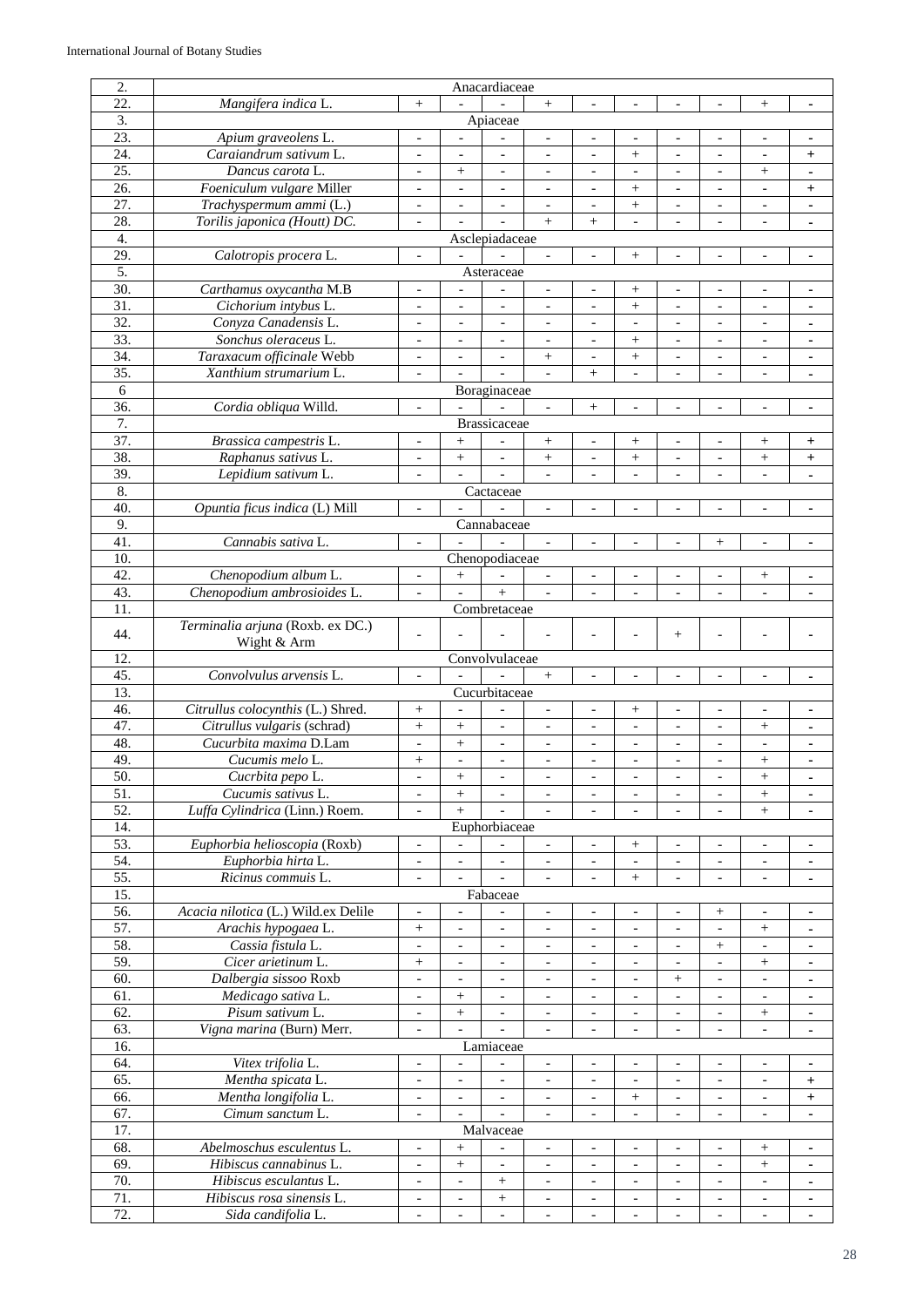| 18.               | Meliaceae                       |                          |                                  |                              |                              |                          |                          |                          |                          |                          |                |
|-------------------|---------------------------------|--------------------------|----------------------------------|------------------------------|------------------------------|--------------------------|--------------------------|--------------------------|--------------------------|--------------------------|----------------|
| 73.               | Melia azedarach L.              |                          |                                  |                              |                              | $\overline{\phantom{a}}$ |                          | $^{+}$                   | $\overline{a}$           | $\overline{a}$           | ٠              |
| 19.               |                                 |                          |                                  | Moraceae                     |                              |                          |                          |                          |                          |                          |                |
| 74.               | Ficus bengalensis L.            |                          |                                  | $^{+}$                       |                              | $\! +$                   |                          |                          |                          |                          | $\blacksquare$ |
| 75.               | Ficus carica L.                 | $^{+}$                   | $\blacksquare$                   | $\overline{\phantom{a}}$     | $\overline{\phantom{a}}$     | $^{+}$                   | $\overline{\phantom{a}}$ | $\blacksquare$           | $\blacksquare$           | $^{+}$                   | ä,             |
| 76.               | Morus alba L.                   | $^{+}$                   | $\overline{\phantom{a}}$         | $\overline{\phantom{a}}$     | $\overline{\phantom{a}}$     | $\! +$                   | $\overline{\phantom{a}}$ | $^{+}$                   | $\overline{\phantom{a}}$ | $\! + \!\!\!\!$          | $\blacksquare$ |
| 77.               | Morus nigra L.                  | $^{+}$                   |                                  |                              |                              | $^{+}$                   | $\overline{a}$           |                          | $\frac{1}{2}$            | $^{+}$                   |                |
| 20.               |                                 |                          |                                  |                              |                              |                          |                          | $^{+}$                   |                          |                          | $\blacksquare$ |
|                   |                                 |                          |                                  | Myrtaceae                    |                              |                          |                          |                          |                          |                          |                |
| 78.               | Eucalyptus camaldulensis Dehnh  | $\overline{\phantom{a}}$ | $\overline{\phantom{a}}$         | $\overline{\phantom{a}}$     | $\overline{\phantom{a}}$     | $\overline{\phantom{a}}$ | $\overline{\phantom{a}}$ | $^{+}$                   | $\overline{a}$           | $\overline{\phantom{a}}$ | $\blacksquare$ |
| 79.               | Eucalyptus globules Labill.     | $\blacksquare$           | $\overline{\phantom{a}}$         | $\overline{\phantom{a}}$     | $\overline{a}$               | $\overline{\phantom{a}}$ | $\overline{\phantom{a}}$ | $\overline{\phantom{a}}$ | $\overline{\phantom{a}}$ | $\frac{1}{2}$            | ä,             |
| 80.               | Eugenia jamolana Lam.           | $\overline{\phantom{a}}$ | $\overline{\phantom{a}}$         | $\overline{\phantom{a}}$     | $\blacksquare$               | $\overline{\phantom{a}}$ | $\overline{\phantom{a}}$ | $^{+}$                   | $\overline{\phantom{a}}$ | $\overline{\phantom{a}}$ | ٠              |
| 81.               | Myrtus communis L.              | $\overline{\phantom{0}}$ | $\overline{\phantom{a}}$         | $\overline{\phantom{a}}$     |                              | $\overline{\phantom{a}}$ | $^{+}$                   | $\overline{\phantom{a}}$ | $\overline{\phantom{a}}$ | $\overline{\phantom{a}}$ | ٠              |
| 82.               | Psidium guajara L.              | $^{+}$                   | $\overline{\phantom{a}}$         |                              |                              | $\overline{\phantom{a}}$ | $^{+}$                   | $\overline{\phantom{a}}$ | $\overline{\phantom{a}}$ | $^{+}$                   | $\blacksquare$ |
| 21.               |                                 |                          |                                  | Nitrariaceae                 |                              |                          |                          |                          |                          |                          |                |
| 83.               | Pagnum harmala L.               | $\blacksquare$           |                                  |                              | $\overline{\phantom{a}}$     | $\overline{\phantom{0}}$ | $^{+}$                   |                          | $\overline{a}$           | $\overline{a}$           | $\blacksquare$ |
| 22.               |                                 |                          |                                  | Oxalidaceae                  |                              |                          |                          |                          |                          |                          |                |
| 84.               | Oxalis corniculata L.           | $\overline{\phantom{a}}$ |                                  |                              | $\qquad \qquad \blacksquare$ | $\overline{\phantom{a}}$ | $\overline{\phantom{a}}$ | $\overline{\phantom{a}}$ | $\overline{a}$           | $\! + \!\!\!\!$          | $\blacksquare$ |
| 23.               |                                 |                          |                                  | Papaveraceae                 |                              |                          |                          |                          |                          |                          |                |
| 85.               | Papaver somniferum L.           | $\overline{a}$           |                                  |                              | $\overline{\phantom{a}}$     | $\blacksquare$           | $\! + \!\!\!\!$          | $\overline{a}$           | $\overline{a}$           | $\overline{\phantom{a}}$ | $\blacksquare$ |
| 24.               |                                 |                          |                                  | Plantaginaceae               |                              |                          |                          |                          |                          |                          |                |
| 86.               | Plantago major L.               |                          | $\blacksquare$                   | $\overline{a}$               |                              | $\overline{a}$           |                          |                          |                          |                          | ٠              |
| 87.               | Plantago ovata (Forssk)         | $\overline{\phantom{a}}$ | $\overline{a}$                   |                              |                              | $\overline{\phantom{a}}$ | $^{+}$                   | $\overline{\phantom{a}}$ |                          | $\overline{a}$           | ٠              |
| 25.               |                                 |                          |                                  | Polygonaceae                 |                              |                          |                          |                          |                          |                          |                |
| 88.               | Bistorta manshuriensis Kom.     | $\overline{\phantom{a}}$ | $\blacksquare$                   |                              | $\overline{\phantom{a}}$     | $\overline{\phantom{a}}$ | $\overline{\phantom{a}}$ | $\overline{a}$           | $\overline{\phantom{a}}$ | $\overline{\phantom{a}}$ | ٠              |
| 89.               | Polygonum dichrotomum Blume.    |                          |                                  |                              |                              | $\overline{\phantom{a}}$ |                          |                          |                          |                          |                |
| $\overline{26}$   |                                 |                          |                                  | Portulaceae                  |                              |                          |                          |                          |                          |                          |                |
| 90.               | Portulaca oleracea L.           | $\overline{\phantom{a}}$ | $^{+}$                           |                              | $\overline{\phantom{a}}$     | $\overline{\phantom{a}}$ | $\overline{\phantom{a}}$ | $\overline{\phantom{a}}$ | $\frac{1}{2}$            | $\overline{\phantom{a}}$ |                |
| 27.               |                                 |                          |                                  | Punicaceae                   |                              |                          |                          |                          |                          |                          | $\blacksquare$ |
| 91.               |                                 |                          | $\overline{\phantom{a}}$         |                              |                              |                          |                          |                          |                          |                          |                |
|                   | Punica granutum L.              | $\! + \!\!\!\!$          |                                  | $+$                          | $\overline{\phantom{a}}$     | $\overline{\phantom{a}}$ | $\overline{\phantom{a}}$ | $\blacksquare$           | $\overline{\phantom{a}}$ | $^{+}$                   | ٠              |
| 28.               |                                 |                          |                                  | Rhamnaceae                   |                              |                          |                          |                          |                          |                          |                |
| 92.               | Ziziphus mauratiana Lam.        | $^{+}$                   | $\overline{\phantom{a}}$         | $\overline{\phantom{0}}$     | $\blacksquare$               | $\blacksquare$           | $\overline{\phantom{a}}$ | $\overline{\phantom{a}}$ | $\frac{1}{2}$            | $\! + \!\!\!\!$          | ٠              |
| 93.               | Ziziphus spinosa Hu             | $^{+}$                   | $\blacksquare$                   | $\overline{\phantom{a}}$     | $\overline{\phantom{a}}$     | $\overline{\phantom{a}}$ | $\overline{\phantom{a}}$ | $\overline{\phantom{a}}$ | $\overline{\phantom{a}}$ | $^{+}$                   | $\blacksquare$ |
| 29.               |                                 |                          |                                  | Rosaceae                     |                              |                          |                          |                          |                          |                          |                |
| 94.               | Eriobotrys japonica Lindley.    | $\! +$                   | $\overline{\phantom{a}}$         | $\overline{\phantom{a}}$     | $\overline{\phantom{0}}$     | $\overline{\phantom{a}}$ | $\overline{\phantom{a}}$ | $\overline{\phantom{a}}$ | $\overline{a}$           | $^{+}$                   | ٠              |
| 95.               | Pyrus malus L.                  | $^{+}$                   | $\overline{\phantom{a}}$         | $\overline{\phantom{a}}$     | $\overline{\phantom{a}}$     | $\overline{\phantom{a}}$ | $\overline{\phantom{a}}$ | $\overline{\phantom{a}}$ | $\overline{\phantom{a}}$ | $^{+}$                   | $\blacksquare$ |
| 96.               | Rosa alba L.                    | $\frac{1}{2}$            | $\overline{\phantom{a}}$         | $\ddot{}$                    | $\overline{\phantom{a}}$     | $\overline{\phantom{a}}$ | $\overline{a}$           | $\overline{\phantom{a}}$ | $\overline{\phantom{a}}$ | $\overline{a}$           | ä,             |
| 97.               | Rosa indica L.                  | $\blacksquare$           | $\overline{\phantom{a}}$         | $+$                          | $\blacksquare$               | $\overline{\phantom{a}}$ | $\overline{\phantom{a}}$ | $\blacksquare$           | $\overline{\phantom{a}}$ | $\overline{\phantom{a}}$ | ٠              |
| 30.               |                                 |                          |                                  | Rutaceae                     |                              |                          |                          |                          |                          |                          |                |
| 98.               | Citrus lemon L.                 | $^{+}$                   | $\overline{a}$                   |                              | $\overline{\phantom{a}}$     | $\overline{\phantom{a}}$ | $\! + \!\!\!\!$          | $\overline{\phantom{a}}$ | $\overline{\phantom{a}}$ | $^{+}$                   | ٠              |
| 99.               | Citus medica L.                 | $^{+}$                   | $\overline{\phantom{a}}$         | $\qquad \qquad \blacksquare$ | $\overline{\phantom{a}}$     | $\blacksquare$           | $^{+}$                   | $\overline{\phantom{a}}$ | $\overline{\phantom{a}}$ | $^{+}$                   | $\blacksquare$ |
| 100.              | Citrus reticulata Blanco.       | $\ddot{}$                |                                  |                              |                              | $\overline{a}$           |                          | $\overline{\phantom{a}}$ |                          | $\ddot{}$                |                |
| 31.               |                                 |                          |                                  | Salvadoraceae                |                              |                          |                          |                          |                          |                          |                |
| 101.              | Salvadora oleoides Decne.       | $\overline{\phantom{a}}$ |                                  |                              | $\overline{\phantom{a}}$     | $\! + \!\!\!\!$          | $\overline{\phantom{a}}$ | $\overline{\phantom{a}}$ | $\overline{\phantom{a}}$ | $\overline{\phantom{a}}$ | $\blacksquare$ |
| $\overline{32}$ . |                                 |                          |                                  | Salicaceae                   |                              |                          |                          |                          |                          |                          |                |
| 102.              | Salix acmophylla Boiss          | $\overline{\phantom{a}}$ | $\blacksquare$                   | $\overline{\phantom{a}}$     | $\overline{\phantom{a}}$     | $^{+}$                   | $\overline{\phantom{a}}$ |                          | $^{+}$                   | $\blacksquare$           | ۰              |
| 103.              | Salix babylonica L.             | $\overline{\phantom{a}}$ |                                  |                              |                              | $^{+}$                   |                          |                          | $^{+}$                   |                          | ٠              |
| 33.               |                                 |                          |                                  | Solanaceae                   |                              |                          |                          |                          |                          |                          |                |
| 104.              | Capsicum annuum L.              | $\overline{\phantom{a}}$ | $\! + \!\!\!\!$                  |                              | $\overline{\phantom{a}}$     | $\overline{\phantom{a}}$ | $\overline{\phantom{a}}$ | $\overline{\phantom{a}}$ | $\overline{\phantom{a}}$ | $\! + \!\!\!\!$          | $\ddot{}$      |
| 105.              | Datura metel L.                 | $\overline{\phantom{a}}$ | $\overline{\phantom{a}}$         | $\overline{\phantom{a}}$     | $\overline{\phantom{a}}$     | $\overline{\phantom{a}}$ | $^+$                     | $\overline{\phantom{a}}$ | $\overline{\phantom{a}}$ | $\overline{\phantom{a}}$ | ٠              |
| 106.              | Datura stramonium L.            | $\overline{\phantom{a}}$ | $\overline{\phantom{a}}$         | $\overline{\phantom{a}}$     | $\overline{\phantom{a}}$     | $\overline{\phantom{a}}$ | $\! + \!\!\!\!$          | $\overline{\phantom{a}}$ | $\overline{\phantom{a}}$ | $\overline{\phantom{a}}$ | ٠              |
| 107.              | Lycopersicon esculentum Miller. | $\overline{\phantom{a}}$ | $\begin{array}{c} + \end{array}$ | $\overline{\phantom{a}}$     | $\overline{\phantom{a}}$     | $\overline{\phantom{a}}$ |                          | $\blacksquare$           |                          | $^{+}$                   |                |
| 108.              | Physalis angulata L.            | $\blacksquare$           | $\overline{\phantom{a}}$         | $\overline{\phantom{a}}$     | $\overline{\phantom{a}}$     | $\overline{\phantom{a}}$ | $\boldsymbol{+}$         | $\overline{\phantom{a}}$ | $\blacksquare$           | $\overline{\phantom{a}}$ | $\blacksquare$ |
| 109.              | Solanum melongena L.            | $\overline{\phantom{a}}$ | $^{+}$                           | $\overline{\phantom{a}}$     | $\overline{\phantom{a}}$     | $\overline{\phantom{a}}$ | $\overline{\phantom{a}}$ | $\overline{\phantom{a}}$ | $\overline{\phantom{a}}$ | $\! + \!\!\!\!$          | $\blacksquare$ |
| 110.              | Solanum nigram L.               | $\overline{\phantom{a}}$ | $\overline{\phantom{a}}$         | $\qquad \qquad -$            | $\overline{\phantom{a}}$     | $\overline{\phantom{a}}$ |                          | $\overline{\phantom{a}}$ | $\overline{\phantom{a}}$ | $\overline{\phantom{a}}$ | ٠              |
| 111.              | Solanum surattense Burm.        | $\overline{\phantom{a}}$ | $\overline{\phantom{a}}$         | $\overline{\phantom{a}}$     | $\overline{\phantom{a}}$     | $\overline{\phantom{a}}$ | $\! + \!\!\!\!$          | $\overline{\phantom{a}}$ | $\overline{\phantom{a}}$ | $\overline{\phantom{a}}$ | ٠              |
| 112.              | Withania somnifera L.           | $\overline{\phantom{a}}$ |                                  |                              | $\overline{\phantom{a}}$     | $\overline{\phantom{a}}$ | $^{+}$                   | $\overline{\phantom{a}}$ | $\overline{\phantom{a}}$ | $\overline{\phantom{a}}$ | ٠              |
| 34.               |                                 |                          |                                  | Typhaceae                    |                              |                          |                          |                          |                          |                          |                |
| 113.              | Typha orientalis Presl.         |                          |                                  |                              |                              |                          |                          |                          |                          |                          |                |
|                   |                                 | $\blacksquare$           |                                  |                              | $\overline{\phantom{a}}$     | $\overline{\phantom{a}}$ | $\overline{\phantom{a}}$ |                          | $^{+}$                   | $\overline{\phantom{a}}$ | $\blacksquare$ |
| 35.               |                                 |                          |                                  | Vitaceae                     |                              |                          |                          |                          |                          |                          |                |
| 114.              | Vitis vinifera L.               | $^+$                     |                                  |                              | $\overline{\phantom{a}}$     | $\overline{\phantom{a}}$ | $\! + \!\!\!\!$          | $\overline{\phantom{a}}$ | $\overline{\phantom{a}}$ | $\! + \!\!\!\!$          | $\blacksquare$ |
| 36.               |                                 |                          |                                  | Zygophyllaceae               |                              |                          |                          |                          |                          |                          |                |
| 115.              | Tribulus terrestris L.          |                          |                                  |                              |                              | $\overline{\phantom{a}}$ |                          |                          |                          | $\overline{a}$           | $\blacksquare$ |
|                   | Total                           | 21                       | $\overline{19}$                  | $\overline{12}$              | 18                           | $\overline{13}$          | $\overline{30}$          | $\overline{7}$           | 10                       | 37                       | 9              |

**Keys:**  $F^* =$  Fruit species,  $V =$  Vegetable species,  $O =$  Ornamental species,  $F^{**} =$  Fodder species,  $F^{***} =$  Fuel wood, M = Medicinal species,  $T =$  Timber species,  $Th =$  Thatching species,  $HB =$  Honey bee species,  $C =$  Condiment species -  $=$  Absence + =Present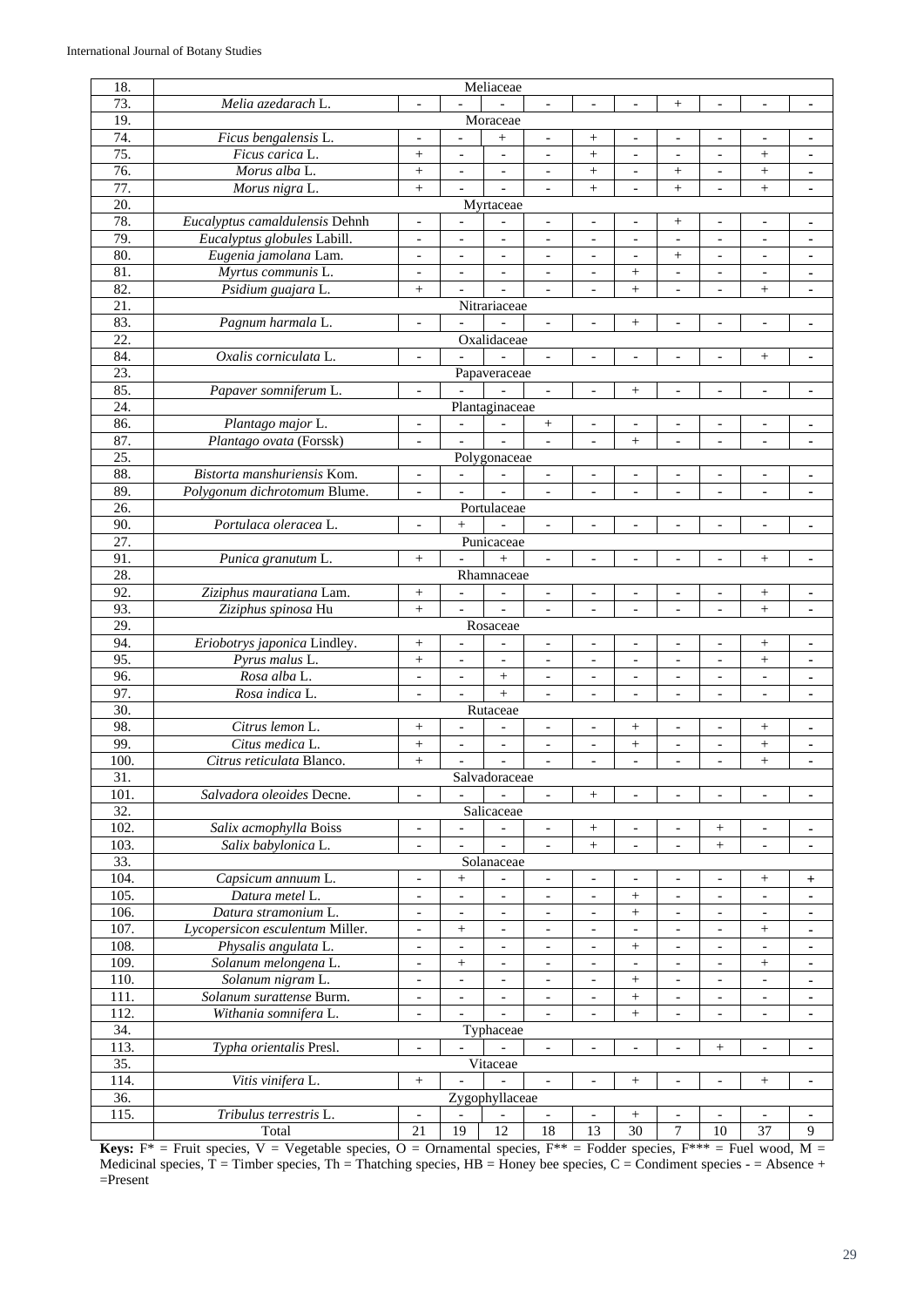



**Fig 1:** %age of habit class



**Fig 2:** %age of Life form class



**Fig 3:** %age of Leaf size class



**Fig 4:** Ethnobotanical importance of Plants in area

**KEY plantS PLATS**



**Fig 5:** *Brassica campestris* L.



**Fig 6:** *Carthamus oxyacantha* M.Bieb.



**Fig 7:** *Cassia fistula* L.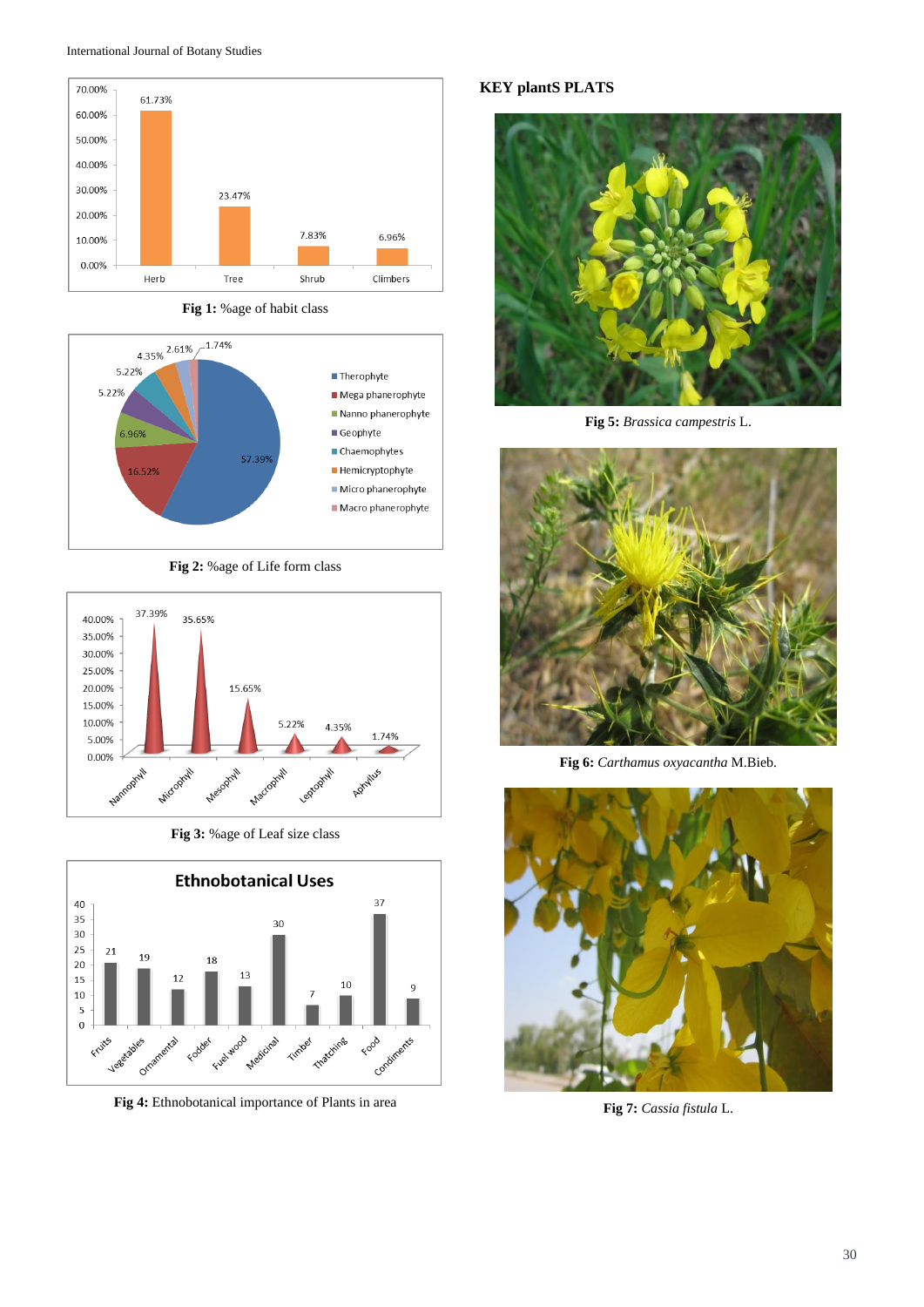

**Fig 8:** *Chenopodium album* L.

## **Conclusion**

The present study of floristic diversity revealed that 115 plant species which belonged to 43 families are worked out in Bannu. Ethonobotanical study revealed that 21 species were used as Fruit, 19 species were Vegetable, 12 species were Ornamental, 18 species were Fodder, 13 species were Fuel, 30 species were Medicinal, 7 species were Timber, 10 species were Thatching, 37 species were Food, and 9 species were spices. This is the first work which has been done for the first time in village Ghoriwala District Bannu, through this work, specific data were observed and can be used as a reference for future studies. It was concluded that over utilization, over collection, over exploitation, habitat degradation, overharvesting, deforestation, population explosion and over grazing are the conspicuous biotic stresses which severely threatened the flora in the area which affect the population sustainability on earth crust.

#### **References**

- 1. Akhtar N, Hussain F. Weeds of wheat fields of village Qamber, District Swat, Pakistan. Pakistan Journal of Plant Sciences. 2007; (13):31-35.
- 2. Ali A, Badshah L, Hussain F, Shinwari ZK. 2016. Floristic composition and ecological characteristics of plants of Chail vally, District Swat, Pakistan. Pakistan Journal of Botany 48, 1013-1026. www.pakbs.org/pjbot
- 3. Ali, SI, Qaisar M. Flora of Pakistan". University of Karachi, Pakistan, 1991-2004.
- 4. Ali, SI. Significance of flora with special reference to Pakistan. Pakistan Journal of Botany*.* 2008; 41(3):967- 71
- 5. Alsherif EA, Ahmad M, Ayesh, Rawi SM. Floristic composition, life form and chorology of plant life at Khulais Region, Western Saudi Arabia. Pakistan Journal of Botany. 2013; 45:29-38. www.pakbs.org/pjbot
- 6. Amjad MS, Hameed A, Hussain Z. Life Form and Leaf Spectra Reported From Sub-Tropical to Alpine and Subalpine Zone of Basu Hills, District Sakardu Gilget Pakistan. International Journal of Emerging Sciences. 2012; 2:543-551.
- 7. Anonymus. District census Report, District Bannu Government of Pakistan. Islamabad, 1998.
- 8. Badshah L, Hussain F, Sher Z. Floristic inventory,

ecological characteristics and biological spectrum of rangeland, District Tank, Pakistan. Pakistan Journal of Botany. 2013; 45:1159-1168. www.pakbs.org/pjbot

- 9. Badshah L, Hussain F, Sher Z. Floristic inventory, Ecological Characteristics and Biological spectrum of Rangeland, District Tank, Pakistan. Pakistan Journal of Botany. 2013; 45(4):1159-1168.
- 10. Cain SA, Castro GM. Manual of Vegetation Analysis. Harper, NY, 1959, 325.
- 11. Durrani MJ, Razaq A, Muhammad SG, Hussain F. Floristic diversity, ecological, characteristics and ethnobotonical profile of plants of Aghberg rangelands, Balochistan, Pakistan. Pakistan Journal of Plant Sciences. 2010; 16:29-36.
- 12. Hassan UH, Murad W, Ahmad N, Tariq A, Khan I, Akhtar N, Jan S. Indigenous uses of the plants of Malakand valley, district Dir (Lower), Khyber Pakhtunkhwa, Pakistan. Pakistan. Journal of Weed Sciences. 2015; 21(1):83-99.
- 13. Hussain F. Field and laboratory manual of Plant Ecology" UGC, Islamabad, 1989.
- 14. Hussain F, Ayaz M, Hayat S, Saljoqi AR. Life form, leaf spectra, seed output and biomass of weeds in the wheat fields of Mayar-Jandool, District Dir. Sarhad Journal of Agriculture*.* 1993; 9(6):539-542.
- 15. Jakhar GS, Mahar AQ, Abro SA, Qureshi R. Weed communities of wheat crop under diverse edaphology of District Khairpur. Pakistan Journal of Botany. 2005; 37:709-714.
- 16. Khan SM, Ud Din N, Ilyas M, Sohail, Rahman. Ethnobotanical Study of Some Medicinal Plants of Tehsil Kabal, District Swat, KP, Pakistan. Medicinal Aromatic Plants. 2015; 4:189.
- 17. Khan MA, Khan SM, Hussain I, Khan SA, Liaqat M, Saeed M, Ali S. Species diversity and ethno botanical study of Allai valley in the western Himalayan region of Pakistan. Pakistan Journal of Weed Scientific Research. 2017; 23(2):207-220.
- 18. Mehmood A, Khan SM, Shah AH, Shah AH, Ahmad H. First floristic exploration of the District Torghar, Khyber Pakhtunkhwa, Pakistan. Pakistan Journal of Botany. 2015; 47:57-70. www.pakbs.org/pjbot
- 19. Mehmood A, Shah AH, Shah AH, Khan SU, Rahman IU, Ahmad H. Floristic List and Indigenous Uses of Poaceae Family in District Tor Ghar, Khyber Pakhtunkhwa, Pakistan. Journal of Applied and Environmental Biological Sciences. 2017; 7(6):169- 177.
- 20. Mohammad ST, Cheema A, Bashir Z, Mehmood R. Analytical characteristics of weeds of wheat crop of Tehsil Gojra, Toba Tek Singh, Pakistan. Pakistan Journal of Plant Sciences, 2005, 52-6.
- 21. Nasir E, SI Ali. Flora of Pakistan", University of Karachi, Pakistan, 1971-1991.
- 22. Ozgur E, Ansin R. The flora of Hatila Valley National Park and its close Environs (Artvin) Turkey Turkish Journal of Botany. 2003; 27:1-27. https://doi.org/ 10.1.1.674.3450
- 23. Perveen A, Sarwar GR, Hussain I. Plant biodiversity and phytosociological attributes of Dureji (Khirthar Range). Pakistan Journal of Botany. 2008; 4017-24. www.pakbs.org/pjbot
- 24. Qureshi R, Bhatti G R, Shabbir, G.2011. Floristic inventory of Pir Mehr Ali Shah Arid Agriculture